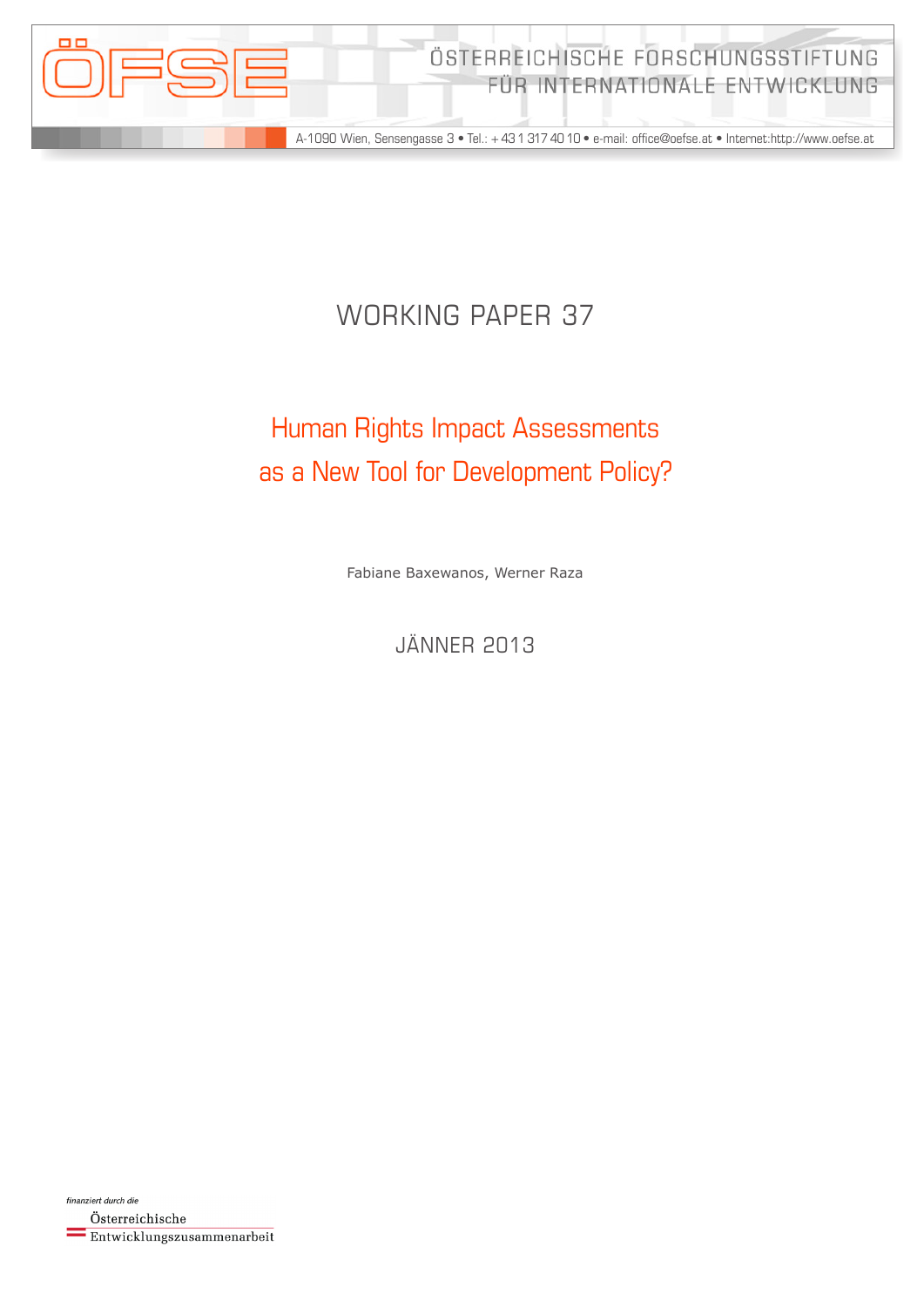

# **Contents**

| 1.               |      |                                                                |  |  |  |
|------------------|------|----------------------------------------------------------------|--|--|--|
| 2.               |      |                                                                |  |  |  |
|                  | 2.1. |                                                                |  |  |  |
|                  | 2.2. |                                                                |  |  |  |
|                  | 2.3. |                                                                |  |  |  |
|                  | 2.4. |                                                                |  |  |  |
|                  | 2.5. |                                                                |  |  |  |
| 3.               |      | Existing Human Rights-Based Initiatives & Impact Assessments11 |  |  |  |
|                  | 3.1. |                                                                |  |  |  |
|                  | 3.2. |                                                                |  |  |  |
|                  | 3.3. |                                                                |  |  |  |
| $\overline{4}$ . |      |                                                                |  |  |  |
| 5.               |      |                                                                |  |  |  |
|                  | 5.1. |                                                                |  |  |  |
|                  | 5.2. |                                                                |  |  |  |
|                  | 5.3. |                                                                |  |  |  |
|                  | 5.4. |                                                                |  |  |  |
|                  | 5.5. |                                                                |  |  |  |
| 6.               |      |                                                                |  |  |  |
|                  | 6.1. |                                                                |  |  |  |
|                  | 6.2. |                                                                |  |  |  |
|                  | 6.3. |                                                                |  |  |  |
| 7.               |      |                                                                |  |  |  |
|                  |      |                                                                |  |  |  |

The ÖFSE Working Paper Series has the objective to publish original research and initiate debates on international development issues and policies. Authors include ÖFSE employees as well as external researchers. The views expressed in the working papers are those of the authors and do not necessarily reflect the views of ÖFSE. For interest in publishing an ÖFSE working paper please contact c.staritz@oefse.at.

#### **IMPRINT**

Austrian Research Foundation for International Development / Österreichische Forschungsstiftung für Internationale Entwicklung – ÖFSE Research Department / Bereich Wissenschaft & Forschung A-1090 Vienna, Sensengasse 3 Phone ++43 / 1 / 317 40 10 / Fax ++43 / 1 / 317 40 10-150 Mail: office@oefse.at WEB: http://www.oefse.at http://www.centrum3.at http://www.eza.at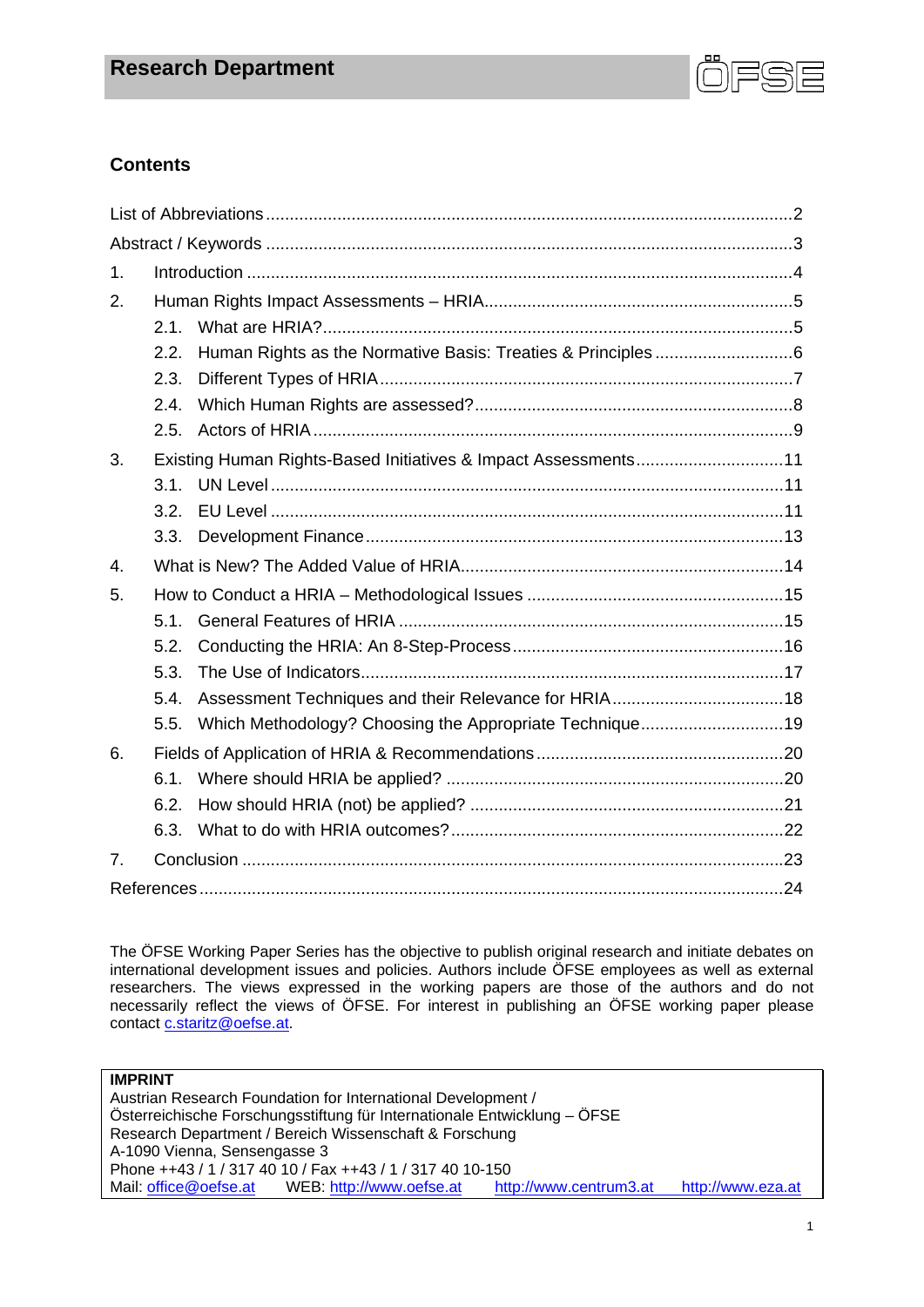

# **List of Abbreviations**

| <b>CAFTA</b>  | Dominican Republic-United States-Central America Free Trade Agreement |
|---------------|-----------------------------------------------------------------------|
| <b>CCIC</b>   | Canadian Council for International Co-operation                       |
| <b>CCOFTA</b> | Canada-Colombia Free Trade Agreement                                  |
| <b>CESCR</b>  | Committee on Economic, Social and Cultural Rights                     |
| <b>CP</b>     | political and civil rights                                            |
| EC            | <b>European Commission</b>                                            |
| EP            | <b>Equator Principles</b>                                             |
| <b>ESC</b>    | economic, social and cultural rights                                  |
| <b>ETO</b>    | Extraterritorial obligation(s)                                        |
| EU            | <b>European Union</b>                                                 |
| <b>FIDH</b>   | Fédération International des Ligues des Droits de l'Homme             |
| <b>GATS</b>   | General Agreement on Trade in Services                                |
| <b>GSP</b>    | Generalized System of Preferences                                     |
| <b>HRBA</b>   | Human Rights-Based Approach                                           |
| <b>HRIA</b>   | Human Rights Impact Assessment(s)                                     |
| <b>ICCPR</b>  | International Covenant on Civil and Political Rights                  |
| <b>ICESCR</b> | International Covenant on Economic, Social and Cultural Rights        |
| <b>IFC</b>    | <b>International Finance Corporation</b>                              |
| IMF           | <b>International Monetary Fund</b>                                    |
| <b>NGO</b>    | Non-governmental Organization                                         |
| <b>NORAD</b>  | Norwegian Agency for Development Cooperation                          |
| <b>OHCHR</b>  | Office of the High Commissioner for Human Rights                      |
| <b>PHM</b>    | People's Health Movement                                              |
| <b>PS</b>     | <b>Performance Standards</b>                                          |
| <b>SIA</b>    | Sustainability Impact Assessment(s)                                   |
| <b>TNC</b>    | Transnational Corporation(s)                                          |
| <b>TRIPS</b>  | Agreement on Trade-Related Aspects of Intellectual Property Rights    |
| <b>UDHR</b>   | Universal Declaration of Human Rights                                 |
| <b>UN</b>     | <b>United Nations</b>                                                 |
| <b>UNDP</b>   | United Nations Development Programme                                  |
|               |                                                                       |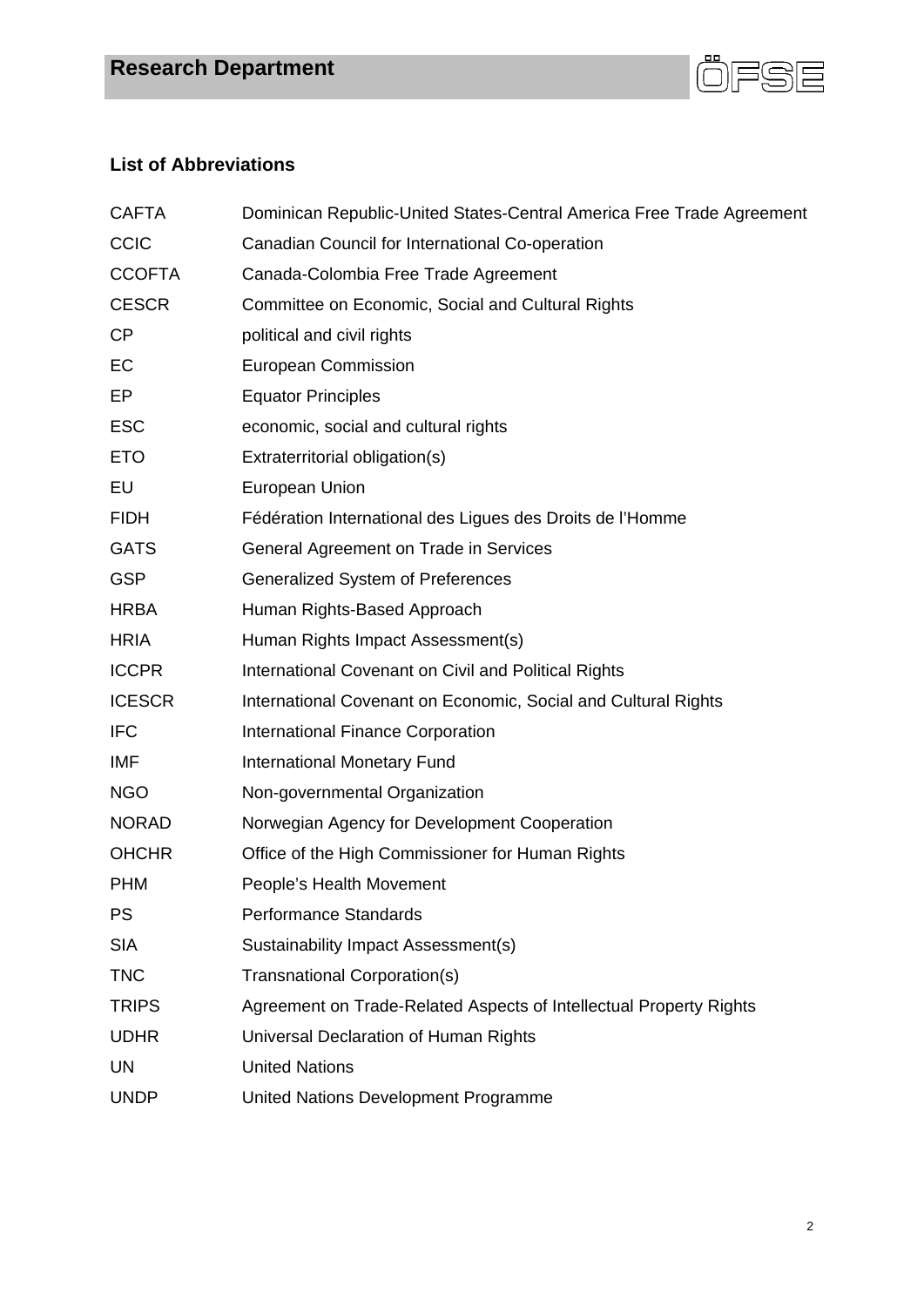

# **Abstract**

Development policy affects human rights in manifold ways. For example, trade agreements can have an adverse impact on the rights to health or food by making essential medicines or goods less accessible or available. Or large-scale investment projects influence indigenous rights when they entail resettlement programs or the expropriation of traditional lands.

Policy-makers have tried to tackle these issues by employing various impact assessment tools. These include, inter alia, the Sustainability Impact Assessments of EU trade agreements, and the impact assessments of projects by development finance institutions, which are commonly based upon the IFC Performance Standards. Traditionally, economic and environmental effects are at the centre of the existing tools, while social effects are only included to a lesser extent. This paper argues that the existing tools are insufficient for reasons that concern their legal status, their methodology and, in particular, their effectiveness. Human Rights Impact Assessments (HRIA) promise to cure some of these shortcomings. In the paper, the specific added-value of HRIAs, methodological approaches and challenges, and potential fields of application of HRIAs in development policy will be addressed.

# **Keywords**

Human Rights, Impact Assessment, Development Policy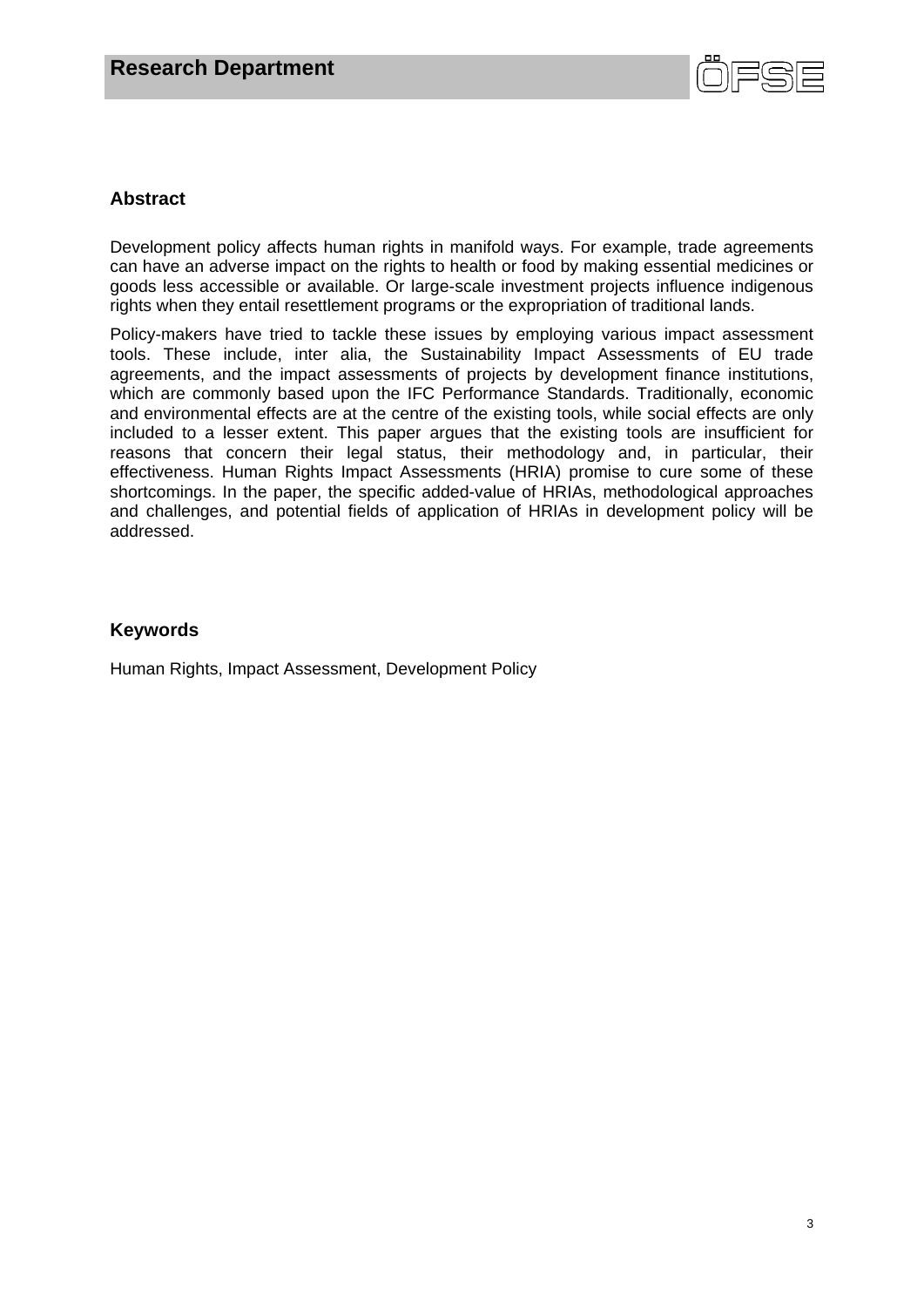

# **1. Introduction**

Development policy affects human rights in manifold ways. For example, trade agreements can have an adverse impact on the rights to health or food by making essential medicines or goods less accessible or available; large-scale investment projects influence indigenous rights when they entail resettlement programs or the exploitation of traditional lands; labor rights may be violated by a state that supports businesses in countries with dubious human rights records; the rights to non-discrimination and participation are infringed by discriminatory or excluding implementation of development policies. And the list continues.

In view of this conflictive interaction between development policy<sup>1</sup> and human rights, many states are struggling to comply with their obligations under international human rights law – a struggle that becomes even more challenging in times of economic hardship and international crisis. A preventive approach can be helpful in this process and various human rights-based initiatives and impact assessments have been used to avoid the potential conflict between development policies and human rights and to reinforce positive mutual effects instead. For example, U.N. bodies have made efforts to mainstream human rights into their activities; the EU is systematically evaluating the social and ecological impacts of its programs since the late 1990s; and international finance institutions try to guide multinational corporations towards assuming responsibility for their worldwide activities.

However, this paper argues that these existing tools are insufficient for reasons that concern their legal status, their methodology and, in particular, their effectiveness. Human Rights Impact Assessments (HRIA) promise to cure some of these shortcomings. By using the framework of internationally recognized human rights and adopting a broad and participatory methodology, they have the potential to make a real change in current development practice.

Thus, it is the aim of this paper to introduce HRIA as a new tool for assessing the impacts of development policy on human rights. It addresses three specific questions:

- 1) What is the **added value** of HRIA over existing human rights-based approaches and impact assessments?
- 2) How should the HRIA **methodology** look like, i.e. how can HRIA be operationalized?
- 3) What are the most important **fields of application** for HRIA?

In order to answer these questions, we divided our paper into six sections. Subsequent to this introduction, we present the concept of HRIA and explore its normative basis, its various types, the human rights that form its content and the actors involved in the assessment (Section II). Then, we look at existing human rights-based initiatives and impact assessment instruments (Section III). This enables us to assess the added value of the HRIA concept in Section IV. The fifth section outlines a methodology for HRIA and identifies potential challenges. The sixth and last section describes important fields of application for HRIA and contains recommendations.

 1 We use the term "development policy" in a broad sense. It therefore includes trade agreements, concrete development and investment projects (in particular in extractive industries and infrastructure), as well as public policies (for example targeting at promoting education, health or other human rights).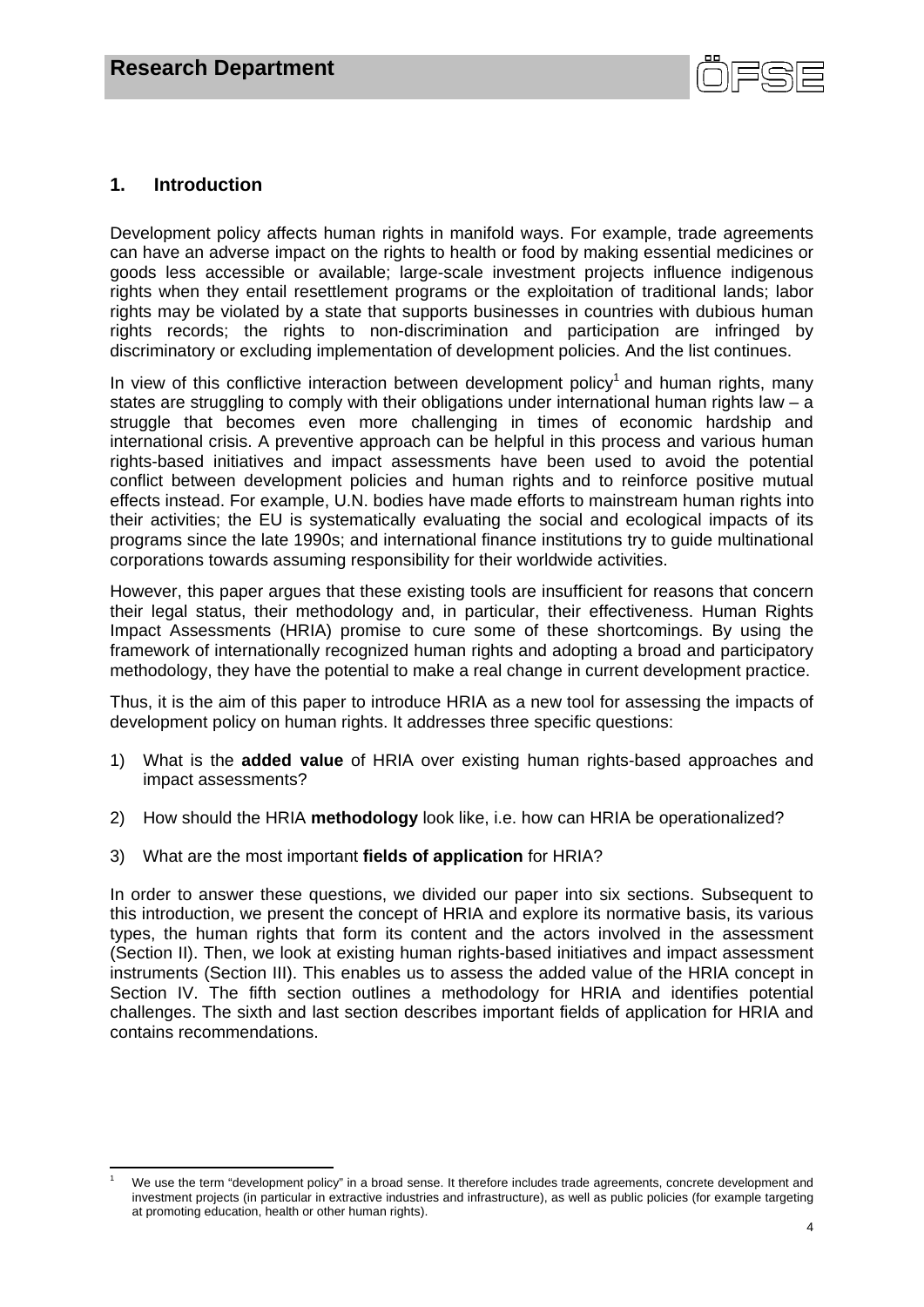

# **2. Human Rights Impact Assessments – HRIA**

# **2.1. What are HRIA?**

Human Rights Impact Assessments (HRIA) are a systematic process to measure the impact of policies, programs, projects or any other intervention on human rights. They examine a wide range of different activities, including development programs, national legislation and policy, activities of transnational corporations and Non-governmental Organizations (NGOs) (Harrison/Goller 2008: 588). They are a mechanism to ensure that the human rights implications of a policy are considered when developing this policy (ex ante assessment) or to assess the impact of a certain policy on the situation of right holders after it has been implemented (ex post assessment) (Harrison/Stephenson 2010: 14).<sup>2</sup>

The main purpose of HRIA is to identify any inconsistency between a state's human rights obligations and other legal obligations that it has agreed to respect, for example those stemming from a trade agreement (United Nations, Human Rights Council 2011a: 5). Therefore, HRIA can prevent a state from entering any obligation that it might not be able to fulfill due to pre-existing human rights treaties.

Furthermore, HRIA help to ensure the right of every citizen to take part in the conduct of public affairs<sup>3</sup>. By evaluating (a) the impact of a certain policy on the state's capacity to respect, protect and fulfill<sup>4</sup> its human rights obligations and (b) the capacity of individuals to enjoy their rights, they can substantially contribute to a well-informed public debate based on concrete evidence rather than ideological biases. Insofar, HRIA strengthen democratic control and accountability (Human Rights Impact Resource Centre 2012: 1; United Nations, Human Rights Council 2011a: 5).

It is important to note that HRIA do not create *new* obligations for states but help to identify and comply with *existing* obligations (United Nations, Human Rights Council 2011a: 4). Therefore, they should be regarded as a tool to ensure coherence between potentially conflicting obligations and not as a limitation of a state's range of policy options.

Finally, it has to be clearly stated that HRIA are not a tool to assess a state's human rights obligations in order to see if they might be outweighed by economic advantages that, for example, a trade agreement promises. Human rights allow for no such balancing of interests and HRIA cannot provide a legitimate basis for such a decision. Rather, they reveal preexisting human rights obligations that prevail over any other treaty obligation (United Nations, Human Rights Council 2011a: 5). Consequently, it is not the human rights obligations that are being assessed but the particular policy's compatibility with them.

 2 In this paper, we look primarily at ex ante assessments since we consider it to be of vital importance to assess potential impacts of development policies *before* they actually come into effect. However, we are aware of the fact that methodological challenges are exacerbated in the case of ex ante assessments (cf. below section 5.3.).

As laid down in Art. 25 (a) ICCPR.

<sup>4</sup> Introduced by the CESCR and spelt out by the Maastricht Guidelines on Violations of Economic, Social and Cultural Rights (see United Nations 2005a: 117ff) the "respect, protect, fulfill – framework" has been recognized as the basic structure of a state's human rights obligations. The obligation to *respect* human rights means that the state must refrain from any policy that may lead to a violation of human rights. States must further *protect* human rights as they need to avert human rights violations committed by third parties. Finally, they are bound to *fulfill* human rights, i.e. to make use of any means available for the full realization of human rights. This last aspect also requires states to avoid policies that would affect their public budgets in a way that renders impossible or delays the fulfillment of human rights (cf. Paasch 2011: 6; Balakrishnan/Elson 2011: 6; Lukas/Hutter 2009: 119; United Nations, Human Rights Council 2011a: 7).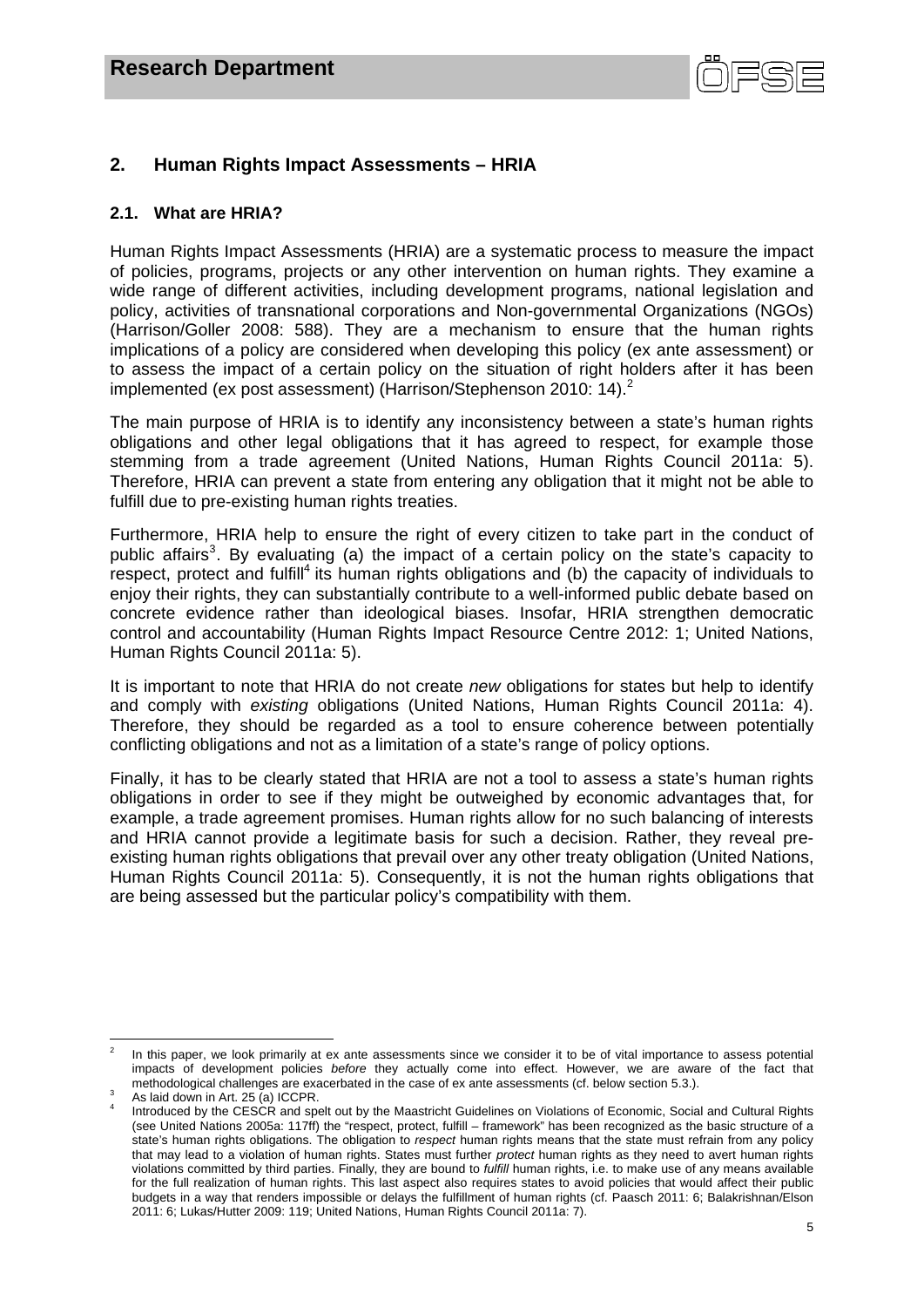

# **2.2. Human Rights as the Normative Basis: Treaties & Principles**

The most important human rights treaties in terms of ratification, that should be considered in the screening process of a HRIA, are the following: the Universal Declaration of Human Rights (UDHR), the International Covenant on Civil and Political Rights (ICCPR), the International Covenant on Economic, Social and Cultural Rights (ICESCR) and the Convention on the Rights of the Child (Human Rights Impact Resource Centre 2012: 1, FIDH 2008: 7). In the European context, the European Declaration of Human Rights and the Fundamental Rights Charter need to be taken into account as well. Furthermore, states are bound to respect general (including customary) public international law, of which human rights form a part.

As already mentioned, human rights prevail over all other legal obligations, such as those arising from trade agreements. Human rights represent *ius cogens* norms, which means that no derogation from them is permitted and any treaty inconsistent with them should be considered void and terminated (United Nations, Human Rights Council 2009: 16; Lukas/Steinkellner 2011: 371). However, it has been noted that states tend to prioritize obligations that could lead to sanctions in case of breach (which is typically the case for trade agreements) and often lack the understanding of the binding nature of human rights obligations (cf. Paasch 2011: 5; Walker 2009: 79; De Schutter 2007: 11).

Despite this lack of awareness, states are bound by the following general human rights principles (cf. United Nations 2005b; Balakrishnan/Elson 2011: 5; Walker 2009: 34f; 3D 2009a: 4):

- *Universality & Inalienability*: All people are entitled to human rights. Individuals cannot voluntarily give them up and they cannot be taken away by others.
- *Indivisibility*: All human rights have equal status and cannot be ranked in a hierarchical order. Therefore, it is not permissible for a state to ignore some rights and focus only on others; or to seek to discharge its obligations with respect to some rights in ways that violate other rights.
- *Inter-dependence & Inter-relatedness*: Political and civil (CP) rights on the one hand and economic, social and cultural (ESC) rights on the other form a union that cannot be separated. The realization of one right often depends upon the realization of others. Thus, HRIA are never limited to one sort of human rights but investigate impacts on related rights, too.
- *Equality & Non-Discrimination*: All individuals are equal as human beings by virtue of the inherent dignity of each human person. They are entitled to human rights without discrimination of any kind.
- *Participation & Inclusion*: Every person is entitled to active, free and meaningful participation in the development process. Therefore, all right-holders and duty-bearers must be involved in the conduct of HRIA on a fully informed basis.
- *Accountability & Rule of Law*: Duty-bearers are answerable for the observance of human rights. They have to comply with legal norms and standards enshrined in human rights treaties and are responsible before courts if they fail to do so.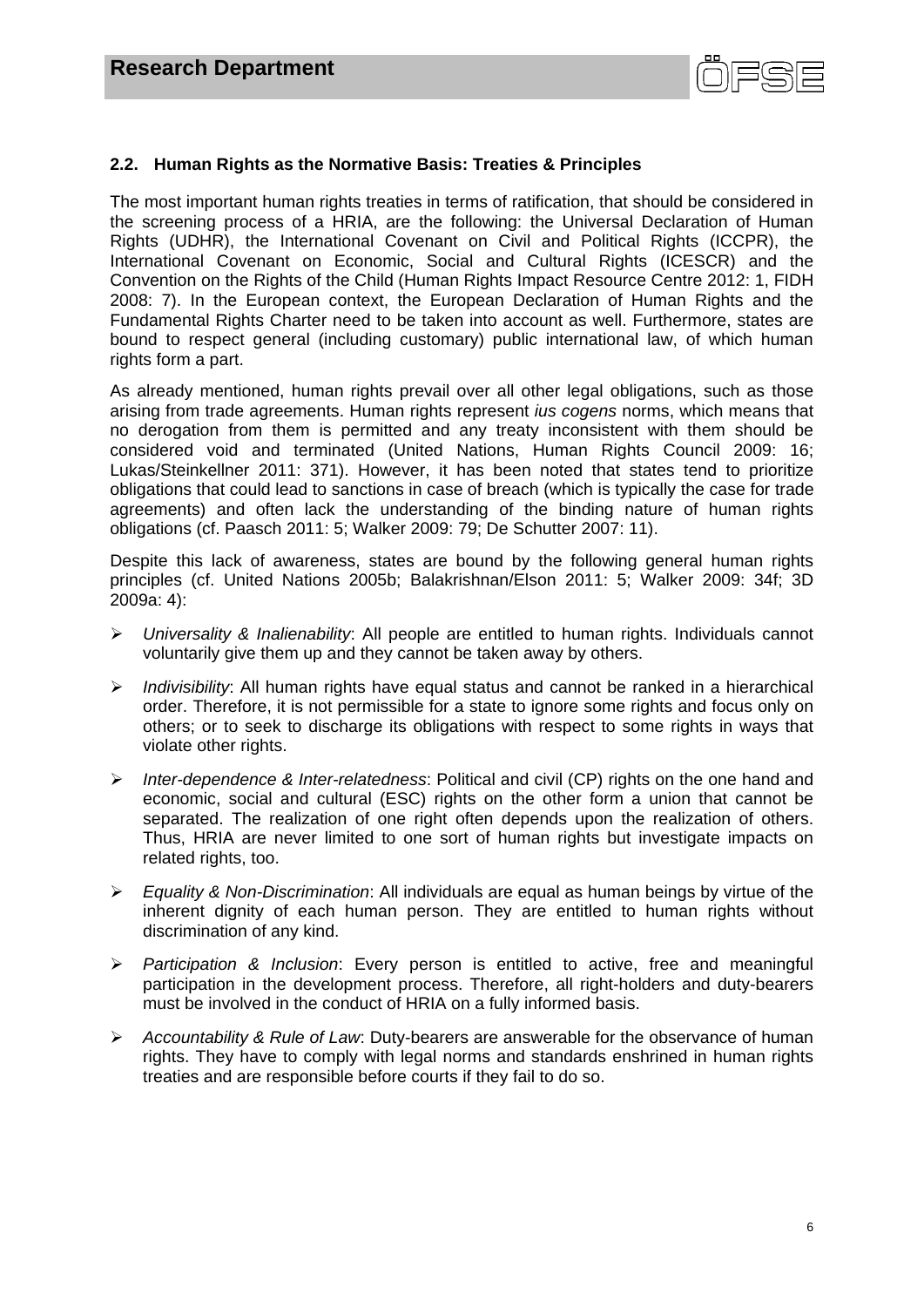

# **2.3. Different Types of HRIA**

HRIA are a relatively new tool. It was only in the late 1990s that a few human rights institutes as well as NGOs started working on the measurement of human rights effects (Bakker et al. 2009: 438). However, HRIA have already been applied in a broad range of different fields. They can be clustered as follows (cf. Harrison 2011: 167ff; Harrison 2010a: 6ff):

#### *Development*

Much of the early work on HRIA took place in this field. The Norwegian Agency for Development Cooperation in its pioneering study "Handbook in Human Rights Impact Assessment: State Obligations, Awareness & Empowerment" (NORAD 2001) was the first institution to provide methodological guidance for applying HRIA in development policy. Subsequently, individual studies (for example, Biekart/Thoresen/Ochaeta 2004; Landman/Abraham 2004) have been carried out and the HRIA model was further refined in order to be applicable in specific contexts (see FAO 2009).

However, there is little recent work on the impacts of development policy on human rights that uses HRIA. Instead, there is a growing body of literature referring to the somewhat fuzzier concept of a Human Rights-based Approach (HRBA) to Development<sup>5</sup> (Fenkart 2011; Amnesty International 2010; Kämpf/Würth 2010: 9ff; McInerney-Lankford 2009; Boesen/ Martin 2007; UN 2003; UNDP 2003, 2006).

#### *Health*

A central figure on HRIA in this field is the UN Special Rapporteur on the right to health, Paul Hunt, who published extensively on the issue (cf. Hunt/MacNaughton 2006; Hunt: 2003: 17f). Additionally, NGOs, such as the People's Health Movement, contributed to the development of an overall methodology for HRIA by developing toolkits that became heavily used also beyond their specific field (PHM 2006). Within the field of health, the impact of the TRIPS agreement on the right to the highest attainable standard of health received special attention (3D 2006; Harrison 2009b).

# *Multinational Corporations*

In recent years, there has been a veritable boom of HRIA models and methodological guides in the field of business (see, for example, UN Global Compact/OHCHR/BLIHR 2011; UN Global Compact/PRI 2010; IFC/International Business Leaders Forum 2010; Danish Institute for Human Rights 2012; United Nations, Human Rights Council 2007; NomoGaia 2011; Aim for Human Rights 2009).<sup>6</sup> However, there are significantly less HRIA that have actually been published. Among the few assessments that are publicly available are those commissioned by BP, Goldcorp and Dole (Smith/Freeman 2002; On Common Ground Consultants Inc. 2010; NomoGaia 2010a).<sup>7</sup>

#### *Trade*

Trade policy seems to be the most dynamic field in the discussion on HRIA at the moment. NGOs, UN bodies and national parliaments alike call for a systematic conduct of HRIA in this area. However, practical implementation lags far behind.

Presently, there is only a limited number of HRIA on trade agreements. The first one concerned the Free Trade Agreement between Thailand and the US and was conducted by the Thailand Human Rights Commission in 2006 (Harrison 2010a: 11; Harrison 2011: 169; Berne Declaration/CCIC/Misereor 2010: 8). In 2008, FIAN produced several assessments on the right to food in selected farmers' communities in Ghana, Honduras, Indonesia, Uganda

 5 For this concept see below section 3.1.

<sup>6</sup> For a detailed list of resources on HRIA in the field of business see http://www.guidetohriam.org/stage-4-assessment.

For a more comprehensive list see http://www.humanrightsimpact.org/case-studies/.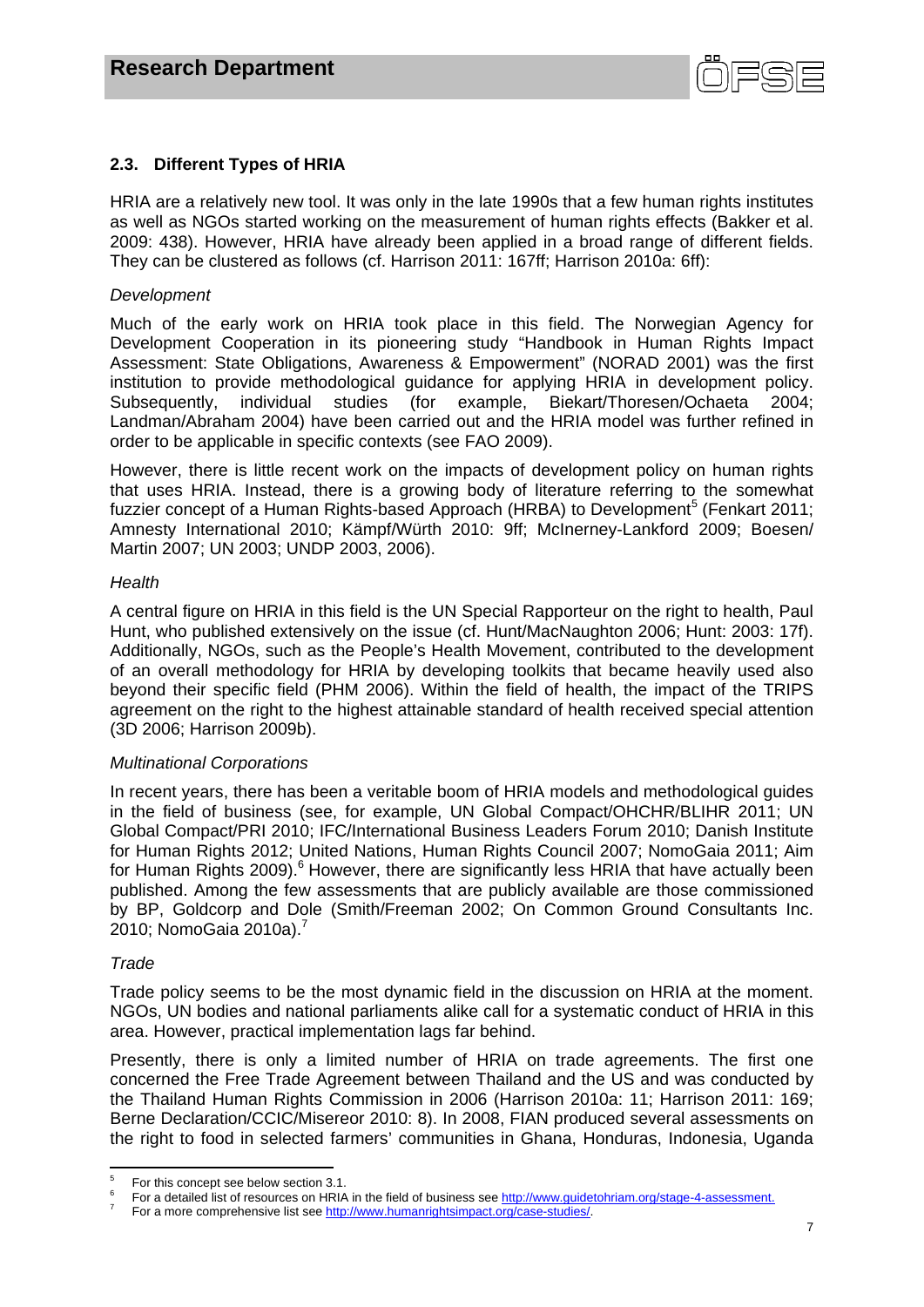

and Zambia (Paasch 2008). Furthermore, there is a HRIA on the intellectual property provisions of the Dominican Republic-United States-Central America Free Trade Agreement (CAFTA) (Walker 2009: 123ff). Quite recently, the EU-India Free Trade Agreement has also been subject of a HRIA (Paasch et al. 2011). Lastly, although not explicitly termed HRIA, the Free Trade Agreement between Canada and Colombia (CCOFTA) contains a Human Rights Reporting Process and is considered to be the first government HRIA (cf. Harrison 2009a). However, the human rights mechanism foreseen in the CCOFTA did not meet expectations so far. As the Canadian government failed to produce the first human rights report that was due in May 2012, it is still to be seen if the reporting process is an adequate instrument to deal with the effects of CCOFTA on Colombia's already dubious human rights situation (cf. CCIC 2012; Barrett, 17 May 2012; Moore, 16 May 2012).

# **2.4. Which Human Rights are assessed?**

The question of which human rights are potentially affected evidently depends on the nature of the policy that is being assessed. The effects of trade agreements on a country's human rights situation are most likely to be quite different from those of a peace building project. However, experience with past HRIA has shown that economic, social and cultural (ESC) rights received special attention while civil and political (CP) rights played a less significant role (Harrison/Goller 2008: 592, 611).

ESC rights include, inter alia, the right to health, water, education, food and work. Although they are explicitly foreseen in the ICESCR, they are often treated as second rate obligations by states as compared to CP rights (Farnsworth 2010: 166f; De Schutter 2007: 11). This may be part of the reason why international NGOs and scholars working on HRIA especially focused on this set of rights. In their various studies they came to the conclusion that trade policy in particular affects the situation of human rights<sup>8</sup>: for example, the right to health is often considered to be threatened by the provisions on intellectual property included in the TRIPS agreement; the right to water and education could be affected by the GATS agreement; the right to food may be hampered by the Agreement on Agriculture and the right to work by trade liberalization in general (De Schutter 2007: 11; Paasch 2008: 6; cf. FIDH 2008: 2-6).

Though ESC rights take center stage in the debate on HRIA, some scholars point out that it is also CP rights like the freedom of speech, of assembly and of strike that should be considered in the screening process of a HRIA (cf. Lukas/Hutter 2009: 98; Balakrishnan/ Elson 2011: 5; Berne Declaration/CCIC/Misereor 2010: 8). If one agrees with this view, the following categorization by the U.S. research organization NomoGaia might be useful:

<sup>8</sup> For a categorization of these positive and negative impacts, see Berne Declaration/CCIC/Misereor 2010: 14.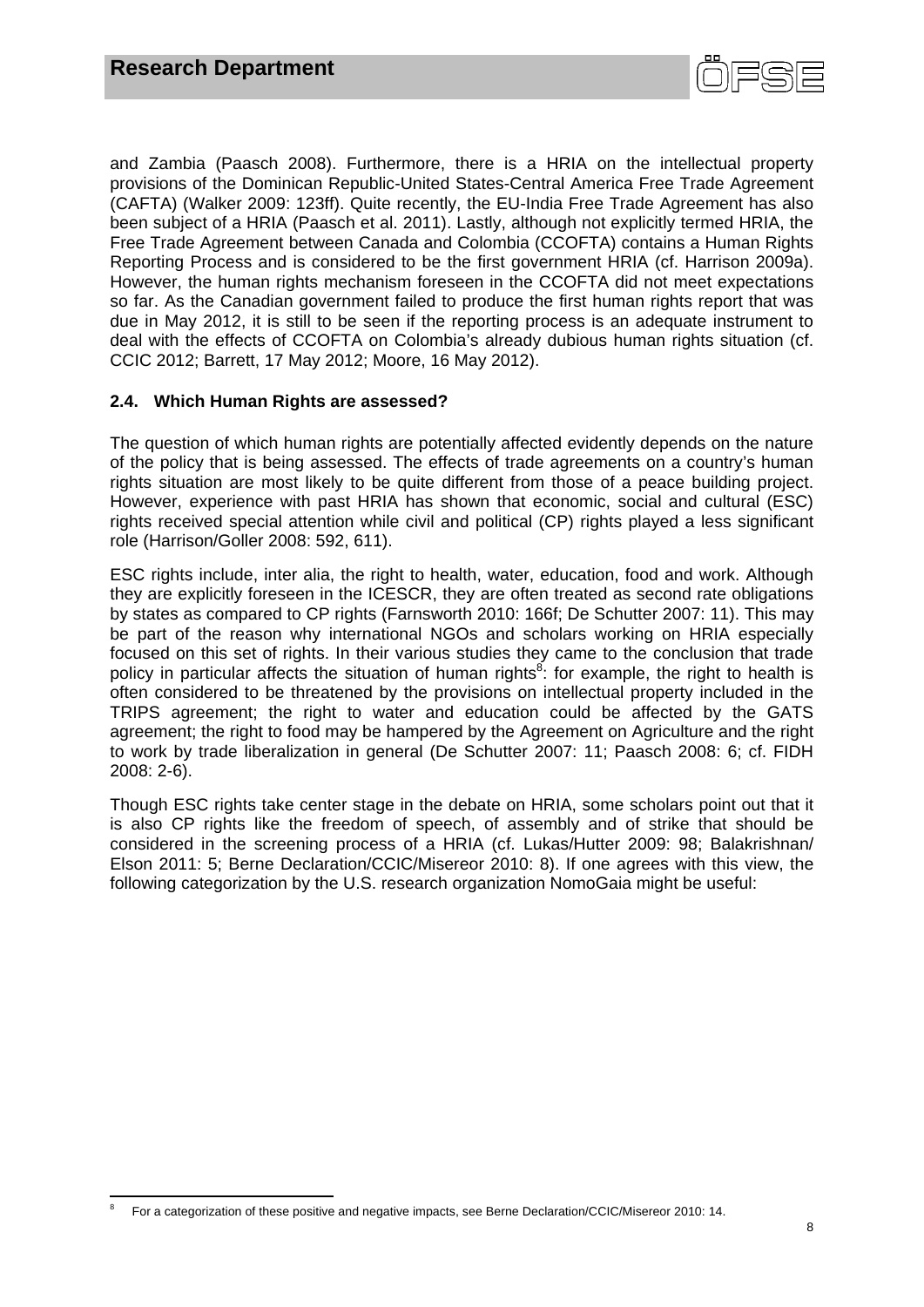

| Labor                                    | <b>Environment / Welfare</b>            | Social / Political                                            |
|------------------------------------------|-----------------------------------------|---------------------------------------------------------------|
| Right to Work                            | Right to Life                           | <b>Right to Liberty</b>                                       |
| Right to Favorable Working<br>Conditions | <b>Right to Health</b>                  | Freedom from Arbitrary Arrest                                 |
| <b>Right to Just Remuneration</b>        | Right to Adequate Supply of<br>Water    | Freedom from Degrading<br><b>Treatment and Torture</b>        |
| Freedom from Exploitative<br>Child Labor | Right to Clean Environment              | Freedom of Thought                                            |
| Freedom from Involuntary<br>Labor        | Right to Adequate Standard of<br>Living | Freedom of Expression                                         |
| Equal Pay for Equal Work                 | Right to Food                           | Freedom of Assembly                                           |
| Nondiscrimination                        | Right to Housing                        | Freedom of Religion                                           |
| Right to Belong to a Trade<br>Union      | Right to Security of Person             | Right to Participate in the<br>Cultural Life of the Community |
| <b>Right to Strike</b>                   | <b>Right to Privacy</b>                 | <b>Right to Education</b>                                     |
| Freedom of Association                   | Freedom of Residence                    | <b>Right of Self-Determination</b>                            |

#### **Table 1: Human Rights Potentially Affected**

Source: NomoGaia 2009a: 8f.

# **2.5. Actors of HRIA**

*Who* is entrusted with carrying out the HRIA is, of course, a central question (cf. Harrison/ Goller 2008: 613). In the past, it has been primarily NGOs who used HRIA. If HRIA are to be used at state level, governments may choose among a national human rights institution, a parliamentary committee or an independent department to conduct the assessment (cf. Berne Declaration/CCIC/Misereor 2010: 15f). In any case, certain principles must be respected in order to guarantee independence and credibility. These include, for example, a participatory and inclusive assessment process and the use of clear and transparent indicators (see below Chapter 5.1. and 5.3.).

A second vital question concerns the *subject* of HRIA. In recent literature, not only the human rights impacts of state policy but also those of transnational corporations' activities is considered to be an important field of application for HRIA. In this regard, HRIA can be useful to assess if and how transnational corporations comply with their (vaguely defined and very cautiously acknowledged) human rights obligations (cf. United Nations 2012: 37; Hamm/ Scheper 2011; Roling/Koenen 2011). In further opening up the range of potential dutybearers, even the international community, trade unions, corporate lobby groups and other civil society organizations as well as individuals could be subjected to HRIA. In the light of the Preamble of the UDHR $<sup>9</sup>$  all those actors have a duty to respect and secure human rights</sup> (Walker 2009: 21ff).

However, it is *states* that remain the primary duty-bearers of human rights under international law and it is thus states that are the primary subjects of HRIA. Still, this focus is not meant to overly restrict the reach of HRIA. It is important to note that a state's obligation under human rights law does not only exist towards its own population but also towards affected

 9 " [T]he General Assembly proclaims this Universal Declaration of Human Rights […] to the end that *every individual and every organ of society* […] strive […] to promote respect for these rights and freedoms and […] to secure their universal and effective recognition and observance […]." (Preamble of the UDHR, emphasis added)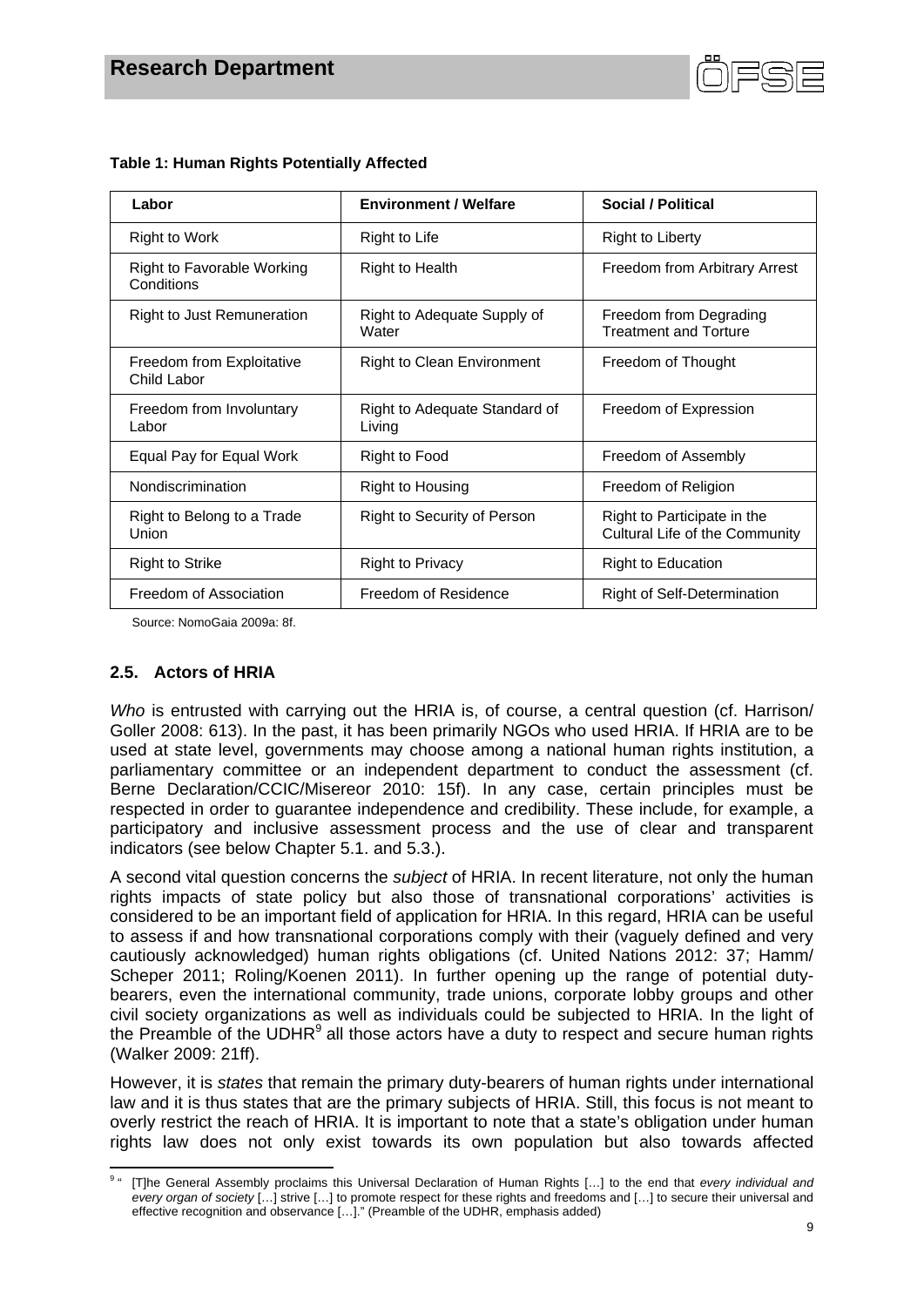

populations beyond its borders (OHCHR 2011: 3). This controversial concept of extraterritorial obligations (ETO) is advocated for by many experts working on HRIA and international law more generally (with the Special Rapporteur on the right to food Olivier De Schutter and his immediate predecessor, Jean Ziegler, on the forefront)<sup>10</sup>. In their view, a state using its means of influence (e.g. its economic leverage) to induce policies in another state's territory that undermine the latter state's human rights obligations, is responsible under international law (United Nations, Human Rights Council 2011a: 7; cf. Ruggie 2007: 828, footnote 46). This opinion is supported by Art. 2 (1) of the ICESCR that does not include any territorial restriction and explicitly requires each signatory state to "take steps, individually and *through international assistance and co-operation*, especially economic and technical, […] with a view to achieving progressively the full realization of the rights recognized in the present Covenant […]" (emphasis added). Consequently, the CESCR, as the body overseeing the ICESCR, has repeatedly acknowledged extraterritorial obligations of states, especially with regard to the rights to health, water and food (United Nations CESCR 1999: para. 36; 2000: 38f; 2002: para. 34).

Following this line of argument, a state can also be held accountable if it fails to prevent human rights violations by *private* actors falling under its jurisdiction. It is argued that, by promoting corporate activities in foreign countries through bilateral trade agreements, states are no longer responsible solely for private corporate behavior within their own borders but also for extra-territorial businesses of their corporate nationals (McCorquodale/Simons 2007; Ruggie 2007: 828).

However, the scope of ETO is still somewhat unclear among scholars and industrialized countries have shown solid resistance towards this concept altogether (De Schutter et al. 2012: 7; Knox 2010: 88). It seems that, despite the universal application of human rights, there is a tendency to think of their enforcement – and sometimes even of the responsibility for their violation – as being limited by territorial boundaries. Therefore, we can see a huge gap between academic interpretation of the relevant human rights treaties and actual state practice.

In order to overcome these disparities, the ETO Consortium, a network of currently about 30 NGOs and academics, has recently published the Maastricht Principles on Extraterritorial Obligations of States in the Area of Economic, Social and Cultural Rights.<sup>11</sup> Formulated straightforwardly, Principle 3 foresees the obligation of all States to respect, protect and fulfill human rights both within their territories and extraterritorially. The document also provides a definition of extraterritorial obligations, thereby clarifying the scope of the ETO concept. Furthermore, in Principle 14, states are required to conduct prior HRIA on the potential extraterritorial impacts of their laws, policies and other practices and to publish the results. As the Maastricht ETO Principles are not primarily designed for academic purposes but to change current state practice, it is the aim of the signatories to initiate the adoption of a General Comment by the CESCR (Gibney 2011: 142) that would eventually have a wider political impact.

In sum, judging from recent initiatives and opinions, there is a clear trend towards holding states more accountable for their extraterritorial activities. The idea that states have human rights obligations not only within but also outside their own borders gains more and more acceptance. This is only natural if one realizes that the concept of ETO is not as groundbreaking as it may seem at first glance. Instead, as Mark Gibney puts it, it is based on the very idea that not only are human rights universal, but so are the obligations to protect such rights (Gibney 2011: 151).

 <sup>10</sup> For details on the concept of ETO and its proponents see Gibney 2011: 144: Gibney/Skogly 2010; United Nations, Human Rights Council 2011a: 7f; De Schutter 2011; Berne Declaration/CCIC/Misereor 2010: 7; Kämpf/Würth 2010: 6f; Skogly

<sup>2006. 11</sup> The final version as of February 2012 can be found at: http://www.maastrichtuniversity.nl/web/show/id=596286/langid=42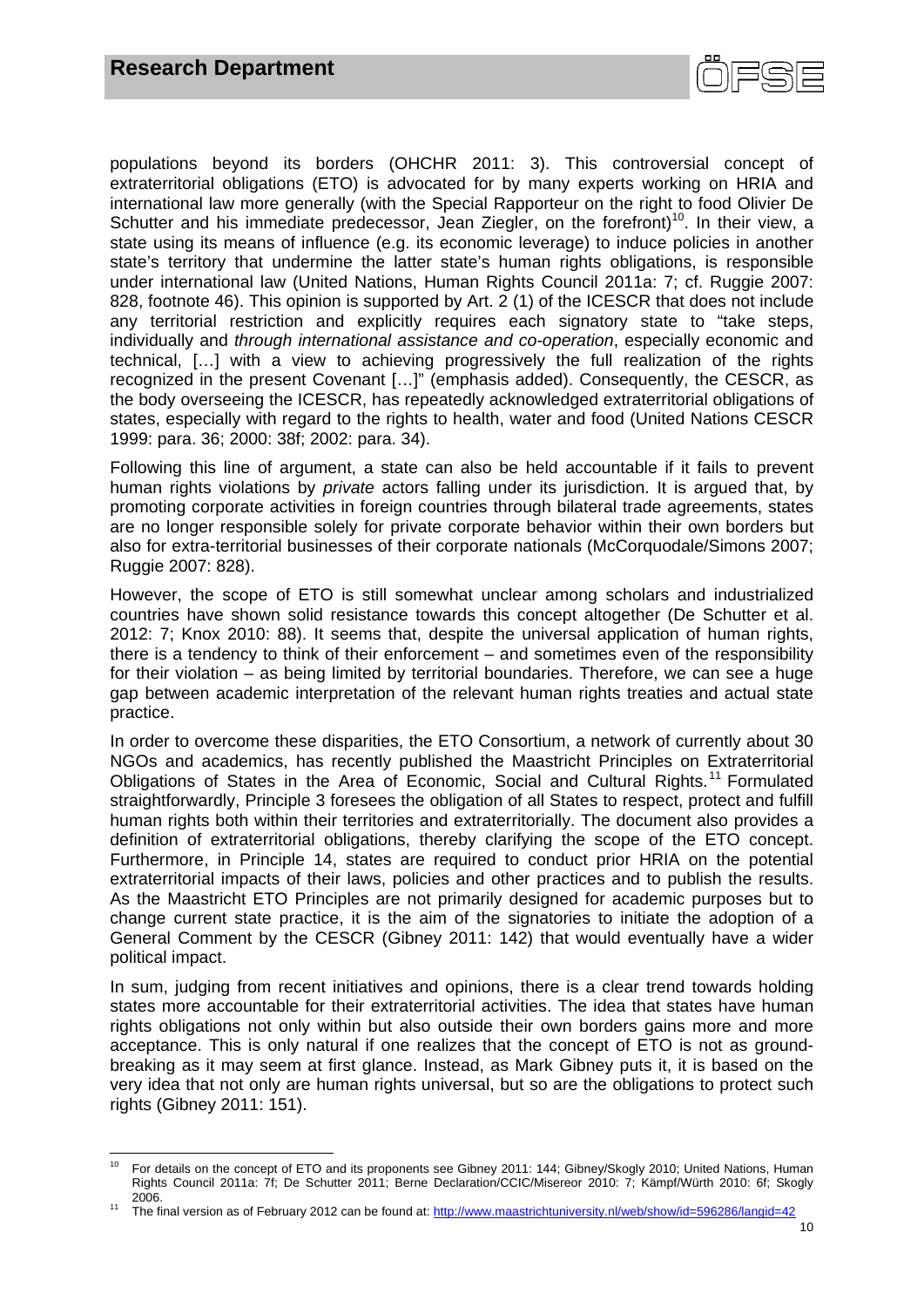

# **3. Existing Human Rights-Based Initiatives & Impact Assessments**

In the last section we introduced HRIA as a possible new form for impact assessment in development policy. In order to assess its added value over existing approaches we shall now review the tools currently used in the field. Three spheres of instruments can be distinguished: those (a) at UN level, (b) at EU level and (c) at the level of development finance.

# **3.1. UN Level**

In the early 1990s, various UN bodies discovered the language of human rights as being immensely powerful in setting the normative basis of debates about how best to address – and ultimately eliminate – world poverty (Schuftan 2010: 168). The Vienna Declaration that had been unanimously adopted in 1993, first linked the issues of development and human rights. Four years later, the UN Programme for Reform 1997 called on all entities of the UN to mainstream human rights in their various activities. Victims of human rights violations became right-holders; state officials became duty-bearers responsible before courts. This socalled "Human Rights-based Approach to Development" (HRBA) constructs people as key actors in their own development rather than passive recipients of development aid. Its keywords of participation, empowerment, ownership and accountability are omnipresent in development co-operation ever since their first introduction (cf. United Nations 2005b; Fenkart 2011: 42, 46).

More concretely, the UN seeks to strengthen the human rights-development-nexus by holding transnational corporations (TNC) responsible for respecting and protecting human rights (Farnsworth 2010: 166). The principal problem with these efforts lies in their nonlegally binding character. Past initiatives concerned mostly *voluntary* codes of conduct. Attempts to make human rights directly binding for TNC have not yet been successful (cf. Seppala 2009: 403; Lukas/Hutter 2009: 165ff; Ruggie 2007; Wagner 2011). However, when the UN "Draft Norms"12 failed to become formally adopted due to strong political resistance, the UN Commission on Human Rights created the post of the Special Representative on Business and Human Rights and a range of other initiatives were launched (cf. Ruggie 2007: 822). Perhaps most prominent are the Guiding Principles on Business and Human Rights (United Nations, Human Rights Council 2011b) that have been endorsed by the Human Rights Council in June 2011 (Hamm/Scheper 2011). Yet, they too are not legally binding.

# **3.2. EU Level**

A major precursor of HRIA are the Sustainability Impact Assessments (SIA) that have been commissioned by the EU in the field of trade policy on a systematic basis since 1999. According to the European Commission, a Trade SIA is a process that seeks to identify the potential economic, social and environmental impacts of a trade agreement. It is undertaken ex ante, i.e. before a trade agreement is concluded and has two main purposes: (a) to integrate sustainability into trade policy by informing negotiators and (b) to make information on the potential impacts available to all actors (NGOs, aid donors, parliaments, business etc.) (European Commission 2006: 7).

However, it seems from their practical implementation that the overall significance of SIA is quite limited. While the European Commission (EC) is obliged to perform an independent impact assessment, it is not bound by the results of the study. Although the Commission must formally respond to the findings and recommendations of a SIA, these responses have

<sup>&</sup>lt;sup>12</sup> UN Draft Norms on the Responsibility of Transnational Corporations and Other Business Enterprises with Regard to Human Rights (E/CN.4/Sub.2/2003/12).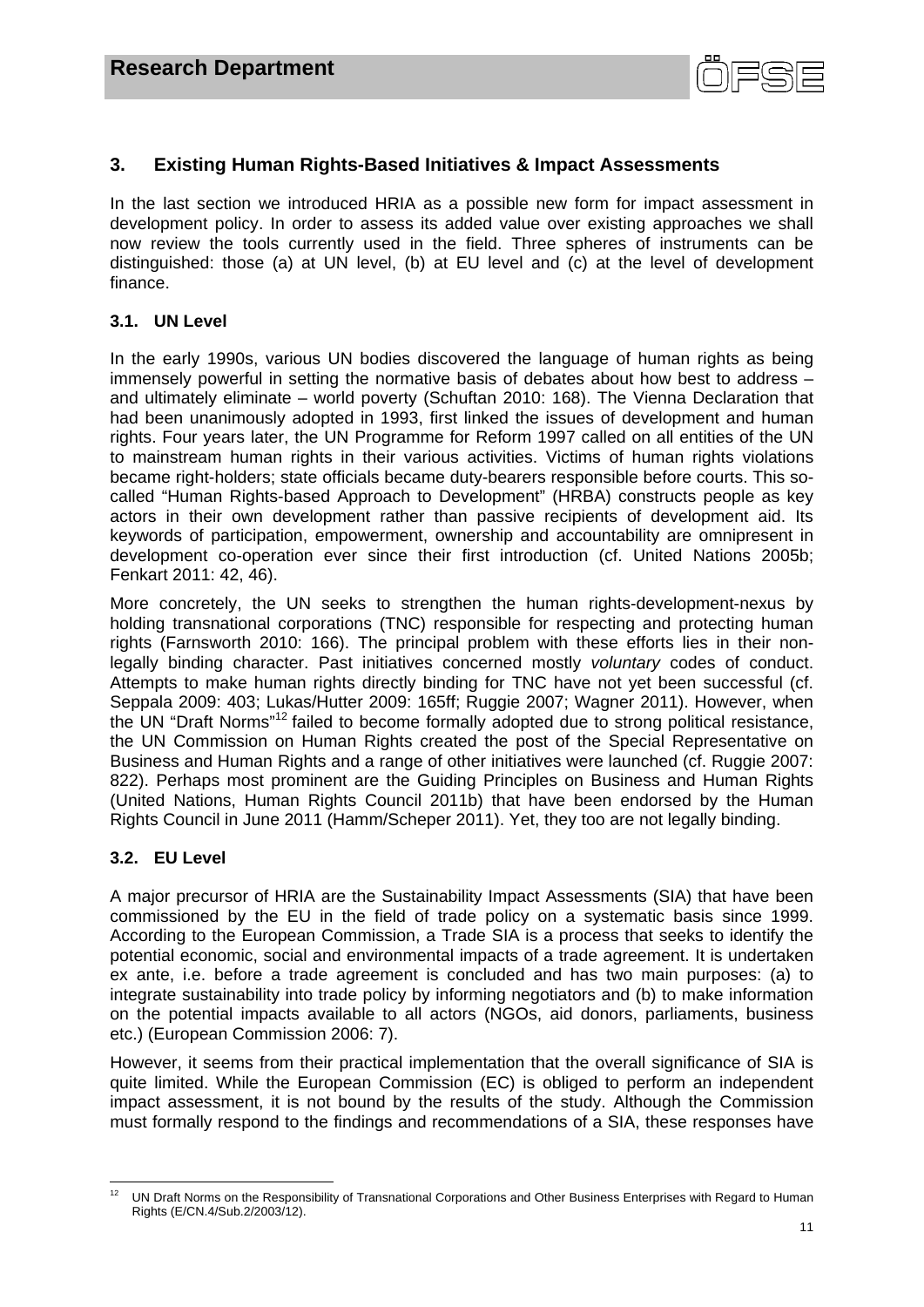

mostly been regarded as inadequate and there is no mechanism in place to challenge the EC's position vis-à-vis a SIA (FIDH 2008: 12; cf. Lukas/Steinkellner 2011: 369).

Consequently, though a SIA might recommend compensation or a remedy to those individuals or groups affected by a certain policy or project, there is no guarantee for this to happen (Walker 2009: 47). This lack of a legal framework has naturally greatly weakened the recommendations usually contained in SIA. Consequently, SIAs have been criticized for providing an ex-post-legitimation of decisions that have already been taken rather than a serious attempt to ensure sustainability in trade policy. In this view, they were never designed to restrain the negotiation mandate but to secure public consent (George 2011: 22).

Moreover, SIAs have been criticized for their methodology (cf. Harrison/Goller 2008: 598). Theoretically, they adopt a mixed-methods approach and emphasize the importance of qualitative methods like interviews and case studies to complement quantitative methods like causal-chain analysis and economic modelling (European Commission 2006: 34). However, scholars as well as civil society organizations have found the SIA methodology to have an unbalanced coverage of different types of impacts (Lee/Kirkpatrick 2004: 27), thus being economically biased and lacking a holistic understanding of the impacts of trade agreements (Friends of the Earth Europe et al. 2006: 5).

Even if one accepts a certain preference for quantitative methods in SIAs, they still might not be flawless in methodological terms. For example, their use of indicators has been criticized for being not entirely clear. Operating with vague terms like "poverty" or "equity" to assist in the development of indicators, the SIA methodology risks that each assessment constructs different indicators based on different understandings of these notions (Walker 2009: 110). Unlike the SIA framework, the one used by  $OHCHR<sup>13</sup>$  has the advantage of referring to precise, internationally agreed definitions, which makes it more robust and reliable in its outcomes.

Lastly, SIAs are problematic in terms of their overall legitimacy. First, it seems that the choice of relevant stakeholders has been selective and those consulted have often not been provided with the necessary information to make their participation effective and meaningful. Second, SIAs have often been made public only at a late stage of the policy implementation process. Thereby, they generally have not been able to influence the final outcome in a significant way (FIDH 2008: 11f).

Besides SIAs, there are two other mechanisms to promote human rights in development that are applied in EU trade policy: (a) human rights clauses in bilateral trade agreements and (b) the Generalized System of Preferences (GSP). While both instruments tie trade agreements to the respect for human rights and introduce monitoring mechanisms, only the latter allows for sanctions and – as a last resort – the suspension of preferences in case of violation of internationally recognized core human rights (cf. Walker 2009: 58). While it lies beyond the scope of this paper to elaborate on these tools<sup>14</sup> it nevertheless should be noted that they have been criticized for their poor transparency, inconsistency and dubious efficacy (cf. Paasch 2011: 13ff; Lukas/Steinkellner 2011: 365, 369).

Additionally, human rights clauses in international trade agreements have often been perceived as neo-imperialist tools from a developing country's perspective. Governments in the global South frequently distrust the motivations of their trading partners and are concerned about protectionist aims concealed behind the language of human rights (Prove 2007: 6). In sum, the general suitability of human rights conditionalities to avert negative impacts of EU trade policy seems highly questionable.

As outlined below, 5.3.<br>For a detailed discussion see Paasch 2011: 13ff. For a quite different view see Hafner-Burton 2005, 2009.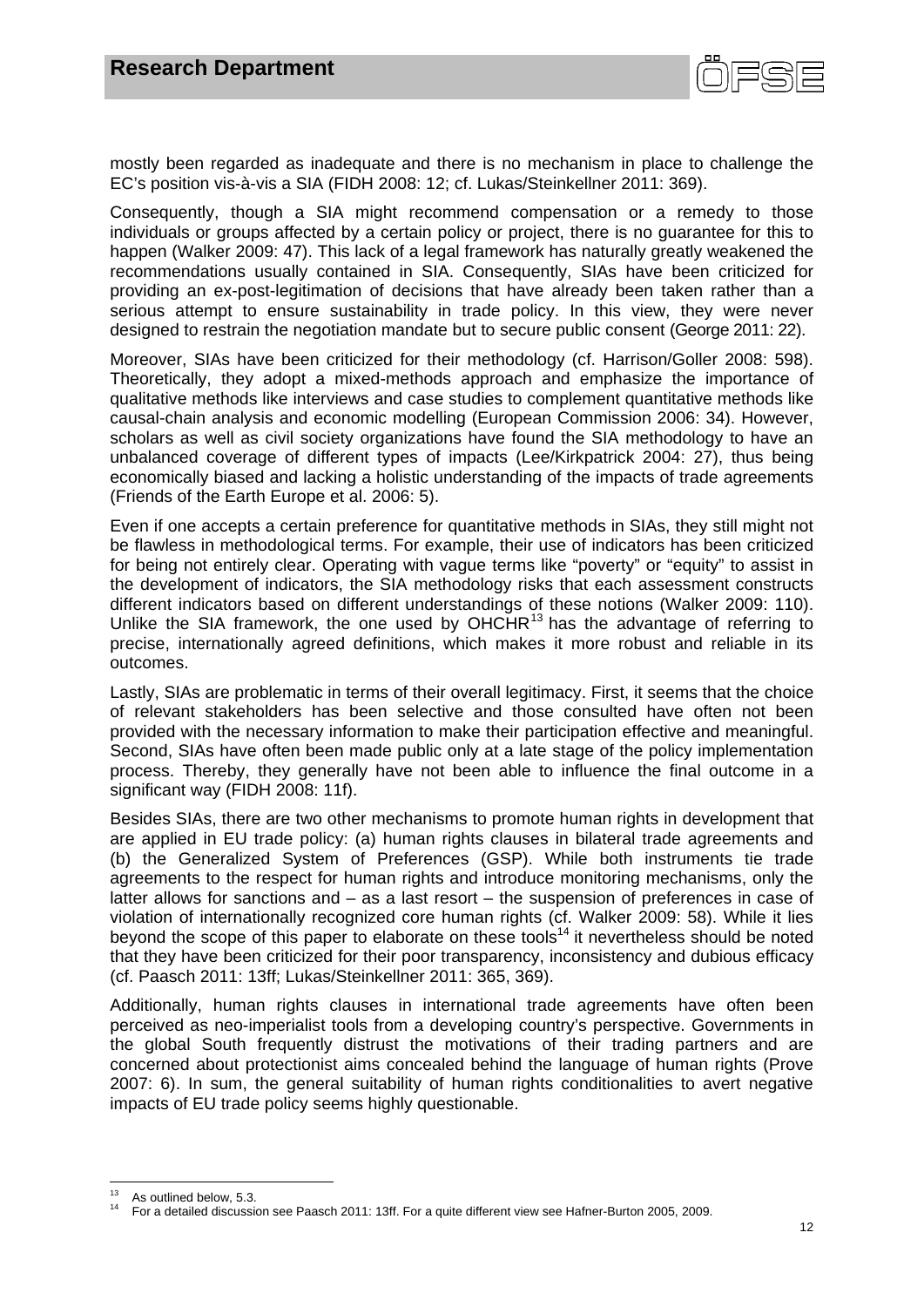

#### **3.3. Development Finance**

The third set of existing impact assessment instruments presented here are the IFC Performance Standards  $(PS)^{15}$  and the Equator Principles (EP)<sup>16</sup>. The PS were developed by the International Finance Corporation (IFC), i.e. the private sector financing arm of the World Bank, and have become the most widely-accepted framework for managing environmental and social risks in development project finance (Herz et al. 2008: 1). The PS are not only applied by the IFC itself but also by a wide range of other international financiers, including multilateral and national development banks as well as export credit agencies. Additionally, the EP, a voluntary framework for determining, assessing and managing environmental and social risks in project finance transactions, are derived from the PS. The IFC has thus become the global standard-setter in the field (NomoGaia 2010c: 1). Despite or maybe due to this authoritative role, the PS have been subject to extensive critique by scholars as well as NGOs.

First, as the PS are ex-ante assessments on social and environmental impacts without an explicit focus on human rights, NGOs have raised very similar points of critique as those regarding the European SIA described above (3.2.). For example, they found a lack of a consistent methodology and a restrictive choice of stakeholders that render PS inadequate to address human rights concerns in project finance (NomoGaia 2010c). Furthermore, PS have been criticized for simply not addressing many critical human rights issues and discussing others only partially (Herz et al. 2008: 6).

Second, there seem to be serious deficiencies in the enforcement of client compliance with PS. It has been noted that project proponents tend to see the environmental and social assessments as a bureaucratic necessity in order to obtain project approval rather than as an important step in project planning and that lax implementation of the PS framework encourages this view. Large amounts of liquidity in the financial system and a highly competitive climate allegedly further contribute towards keeping risk assessments superficial. As long as the client's performance is satisfactory, there seems to be a significant degree of leeway in the application of PS (Wiher Fernandez 2011: 182ff).

Third, the grievance mechanism foreseen in the PS framework is criticized for being inefficient. The importance of minimum procedural standards in seeking redress for the violation of rights caused by corporate activities has been underlined in the work of the Special Representative to the Secretary General on Human Rights and Transnational Corporations and other Business Enterprises, John Ruggie (United Nations 2012: 64f). However, no such minimum standards are incorporated in the PS (Herz et al. 2008: 12f).

Despite these serious and widespread criticisms, the IFC seems to remain unaware of them and just recently missed the chance to address the alleged shortfalls in its policies. When updating its Sustainability Framework<sup>17</sup> and the PS<sup>18</sup>, it failed to harmonize these documents with the Ruggie Guiding Principles on Business and Human Rights (United Nations, Human Rights Council 2011b) which require all States as well as corporations to prevent, mitigate or remedy adverse human rights impacts that they cause or contribute to (Seier 2011: 1).

<sup>&</sup>lt;sup>15</sup> The recently updated version can be found at:<br>http://www1.ifc.org/wps/wcm/connect/b9dacb004a73e7a8a273fff998895a12/IFC\_Sustainability\_+Framework.pdf?MOD=AJPERES.

For details see http://www.equator-principles.com/.<br>
http://www.1.ifc.org/wps/wcm/connect/b9dacb004a73e7a8a273fff998895a12/IFC\_Sustainability\_+Framework.pdf?MOD=AJPERES<br>
http://www.1.ifc.org/wps/wcm/connect/c8f524004a73e7a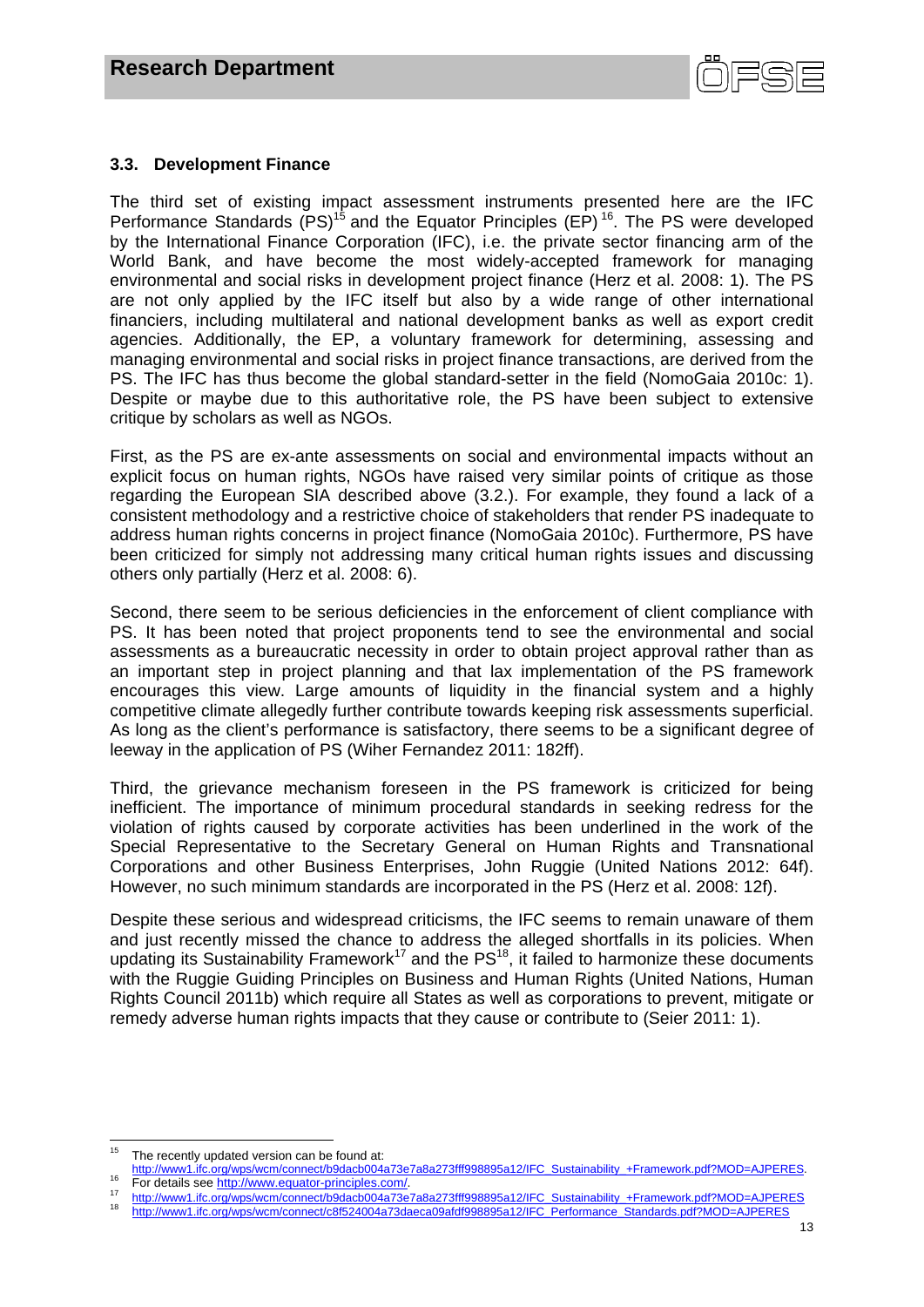

Although the IFC had sufficient time to include the widely supported new UN standards in its updated PS, there is no single reference to it and throughout the 56-pages document, "human rights" are mentioned only 9 times.<sup>19</sup> It thereby created an unfortunate situation for human rights protection in the corporate sphere as its clients might not be aware of the higher international standards as embodied in the Ruggie Framework. Indeed, the updated PS "constitute a step backward in terms of one of the objectives of the Ruggie mandate – to gather all the disparate corporate social responsibility initiatives, voluntary guidelines, industry best practices, etc. under a single umbrella" (Seier 2011: 3).

# **4. What is New? The Added Value of HRIA**

Whether the described existing instruments are only soft-law standards, questionable in methodological terms, problematic for their overall legitimacy or simply ineffective, they are in one way or another insufficient to adequately ensure the respect for human rights in development policy. The need for a new and comprehensive human rights-based tool is long evident. This begs the all-important question: have HRIA the potential to be this new tool? This paper argues that they have. Six reasons are provided to support this view:<sup>20</sup>

First, HRIA refer to human rights, i.e. a legally binding framework. Human rights are based on a strong normative consensus and their principles are universally agreed due to a multitude of binding international agreements (see above 2.2.). Compared to existing softlaw-instruments, the power and universality of human rights is one of the main advantages of HRIA (cf. Walker 2009: 47).<sup>21</sup>

Second, fundamental human rights principles such as equality and non-discrimination require a disaggregation of data according to gender, ethnicity and region in order to fully assess the impact of a certain policy on particularly vulnerable persons (United Nations, Human Rights Council 2011a: 12). This focus is a distinctive feature of a human rights-based perspective and not commonly found in other approaches. Therefore, HRIA allow for a more in-depth analysis tailored to specific target groups.

Third, the human rights perspective allows for a more comprehensive assessment. It includes rights that might be overlooked by other impact assessments (e.g. the freedom of expression) (United Nations, Human Rights Council 2007: 6). HRIA start broadly and evaluate the full range of internationally agreed human rights, narrowing them down in the screening process. Contrary to SIA, HRIA are not limited by a predetermined set of human rights but adopt an open and more flexible methodology.

Fourth, in undertaking HRIA, there is a focus on the empowerment and ownership of rightholders (Harrison/Goller 2008: 611). They are perceived not as passive subjects but encouraged to fully participate in the assessment. Unlike SIA, HRIA concentrate on the voices of the powerless; to rely only on authority perspectives is not sufficient within a human rights framework (NomoGaia 2010c: 2).

Fifth, HRIA favor the engagement of a broad range of human rights actors that might not become involved in other impact assessments. HRIA draw on transnational human rights networks, that include civil society activists, intergovernmental bodies, judicial, quasi-judicial and expert mechanisms as well as tribunals, which provides a means to take the issue to a wider audience (Walker 2009: 48). HRIA thus strengthen democratic accountability and inclusion (Harrison/Goller 2008: 611).

 <sup>19</sup> Unlike the IFC, the OECD took advantage of the opportunity to harmonize its policies with the newly adopted international standards and included the Ruggie Guiding Principles in their updated Guidelines for Multinational Enterprises that came<br>into effect on May 25, 2011: http://www.oecd.org/dataoecd/43/29/48004323.pdf.

<sup>&</sup>lt;sup>20</sup> For the following cf. Harrison 2011: 166f, http://www.humanrightsimpact.org/introduction-to-hria/hria-tutorial/advantages-of-hria/; Walker 2009: 43ff; De Schutter 2011; Harrison 2010b: 5; Berne Declaration et al. 2010: 9.<br>See also below section 6.3.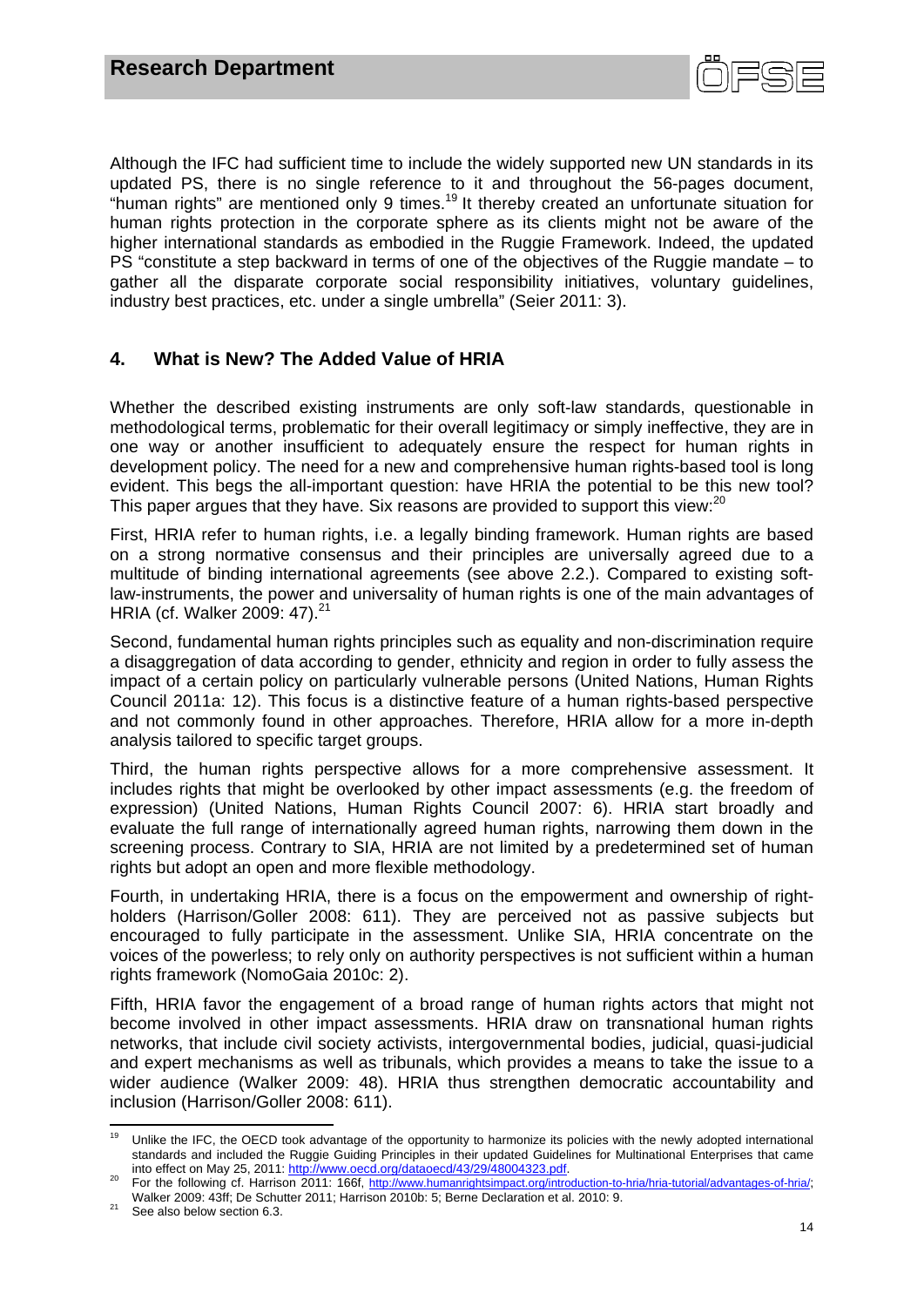

Sixth, HRIA help to mainstream human rights into policy making. They contribute to the systematic integration of human rights concerns into daily politics and increase sensitivity in areas that, on the surface, seem to bear no or little relationship to the fulfillment of human rights (De Schutter 2010: 787).

# **5. How to Conduct a HRIA – Methodological Issues**

There is much recent literature on how to develop a stringent methodology for HRIA. Indeed, methodological issues are seen as the principal challenge for the broader recognition of HRIA today. It is thus one of the central questions in the work of scholars and NGOs alike (see, for example, Walker 2009: 51ff; Andreassen/Sano 2004; Bakker et al. 2009; United Nations, Human Rights Council 2011a: 9ff; Berne Declaration/CCIC/Misereor 2010: 13ff). However, especially in the case of *ex ante* assessments, some methodological questions are yet unresolved.

Before we discuss the process of undertaking a HRIA, the role of indicators and concrete research techniques in greater detail, some important general features of HRIA should be pointed out.

# **5.1. General Features of HRIA**

HRIA are a policy mechanism still in the making. As they have been used for only about a decade, on many different issues<sup>22</sup> and by quite different actors across the globe, there is no generally approved, formalized methodology yet (Berne Declaration/CCIC/Misereor 2010: 6). Discussions on the best method for HRIA are still at a rather conceptual level and require further elaboration and practical investigation. However, the Guiding Principles on Human Rights Impact Assessments of Trade and Investment Agreements (United Nations, Human Rights Council 2011a, drafted by the Special Rapporteur on the Right to Food, Olivier de Schutter) that were discussed by the Human Rights Council at its  $19<sup>th</sup>$  session in February/ March 2012 (OHCHR 2012) are an important first step towards a harmonized framework. In a participatory process informed by extensive consultations with a variety of stakeholder, they identified some characteristics of HRIA that are commonly considered to be crucial. So far, there seems to be a consensus on three general features and certain minimum conditions for the conduct of HRIA (United Nations, Human Rights Council 2011a: 11f; 3D 2009: 4):

First, any HRIA should make an explicit reference to the relevant human rights obligations (Harrison/Goller 2008: 605). It should be based on the normative content of human rights treaties as clarified by judicial and non-judicial bodies. Broader references to general development goals cannot be a substitute for such clear-cut obligations.

Second, the process of conducting a HRIA must always be consistent with basic human rights principles (see above 2.2.). Human rights are not only the benchmark for measuring the outcomes of a certain policy but also for evaluating the way a HRIA is undertaken: they guide the whole process of HRIA. During this process, special attention should be paid to the principles of participation & inclusion as well as equality & non-discrimination. Though ex ante assessments commonly have to be undertaken with relative speed so as to be able to influence the policy making process this should never threaten the participatory character of HRIA (cf. Walker 2009: 113).

 22 For the different fields of application for HRIA see above 2.3.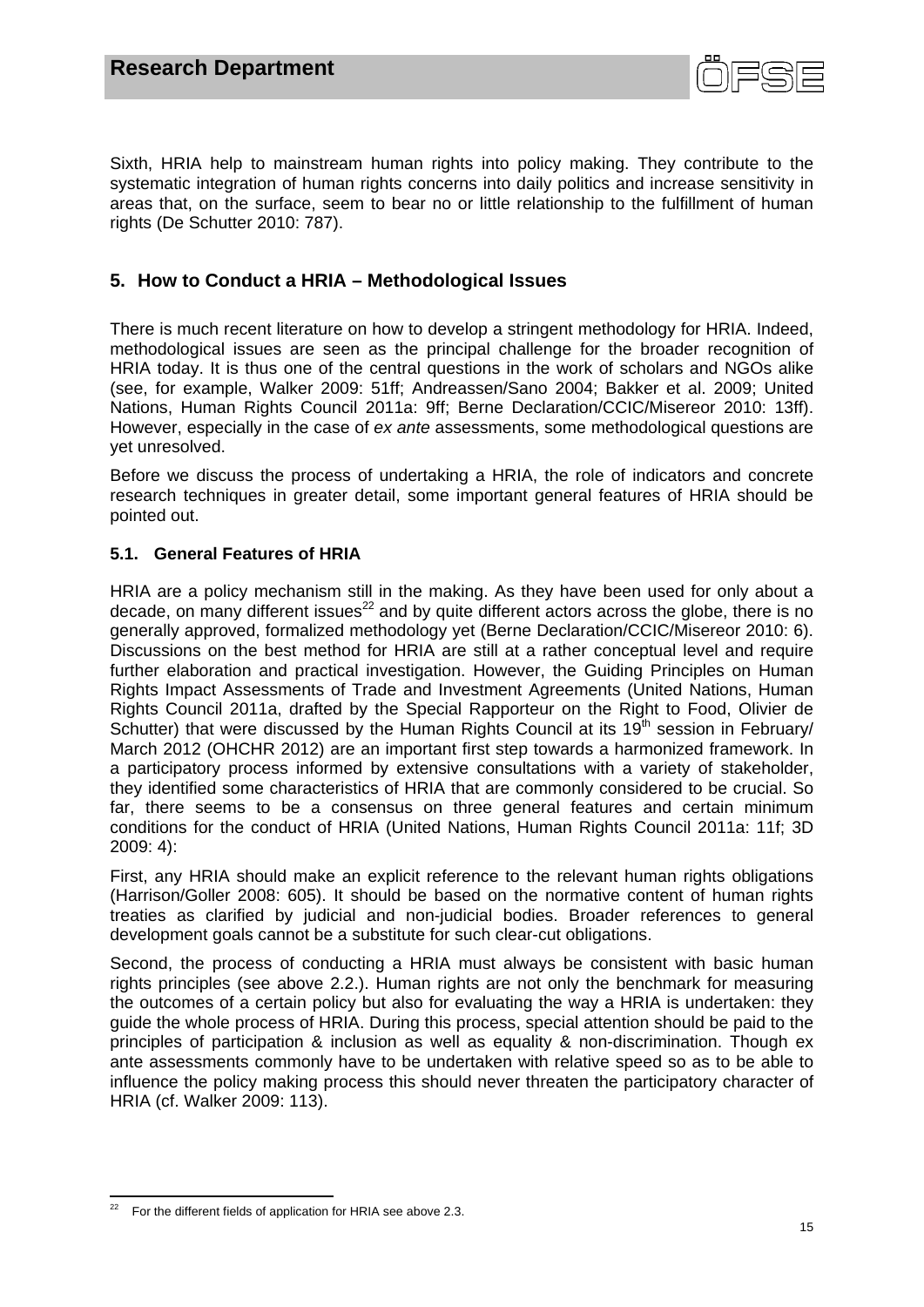

Third, HRIA should make effective use of human rights indicators (cf. below 5.3.). They provide decision-makers with evidence in quantifiable terms and assist them in identifying and responding to changes over time. Furthermore, indicators help to establish a causalchain explanation as they measure the extent to which duty-bearers fulfill their obligations as well as the extent to which people enjoy their rights. For these reasons, they increase both the effectiveness and the credibility of a HRIA (3D 2009).

Additionally, HRIA should fulfill the following minimum conditions (United Nations, Human Rights Council 2011a: 9f):

- *Independence*: Whether the HRIA is carried out by the staff of a national human rights institution, by members of a parliamentary committee or by relevant experts, these individuals or groups should always be independent from the body that is designing or negotiating the policy in question.
- *Transparency*: The sources and methodology that are used for the HRIA should be made public. Additionally, HRIA should be open for public submissions in order to broaden its information base.
- *Inclusive Participation*: Affected right-holders should be equipped with all available information and be consulted directly. The HRIA should make explicit reference to their concerns and include recommendations on how best to address them.
- *Expertise and Funding*: The teams conducting HRIA should consist of experts with different disciplinary and methodological backgrounds. Furthermore, they should be provided with sufficient financial means to prepare high-quality work that respects the principles of participation and transparence.

# **5.2. Conducting the HRIA: An 8-Step-Process**

In order to make full use of existing capacities and to render the complex task of preparing a HRIA manageable, it should be broken down into the following key steps (Harrison 2010b: 8ff; Walker 2009: 86ff; cf. United Nations, Human Rights Council 2011a: 14f; Andreassen/ Sano 2004: 18).

- 1) *Screening*: selecting key human rights issues that are most likely to be affected and are thus subjected to further analysis.
- 2) *Scoping*: identifying the information needed and formulating concrete questions.
- 3) *Evidence Gathering*: applying a mixed-methods-approach, i.e. using quantitative (economic modelling, regression analysis, etc.) as well as qualitative (interviews with key right-holders, participatory case studies, etc.) research techniques.
- 4) *Consultation*: of affected populations and other potential right-holders. Wherever feasible, participatory methods should be preferred as participation is both a means to inform the process and an end in itself.
- 5) *Analysis*: deciding over the concrete human rights impact of the policy assessed.
- 6) *Conclusions & Recommendations*: formulated as strong and concrete as possible, which requires identifying specific duty-bearers and assigning them concrete responsibilities.
- 7) *Publication* at the earliest stage possible.
- 8) *Monitoring & Review*: continuously or periodically supervising the progress of the policy and reporting about it to the relevant stakeholders.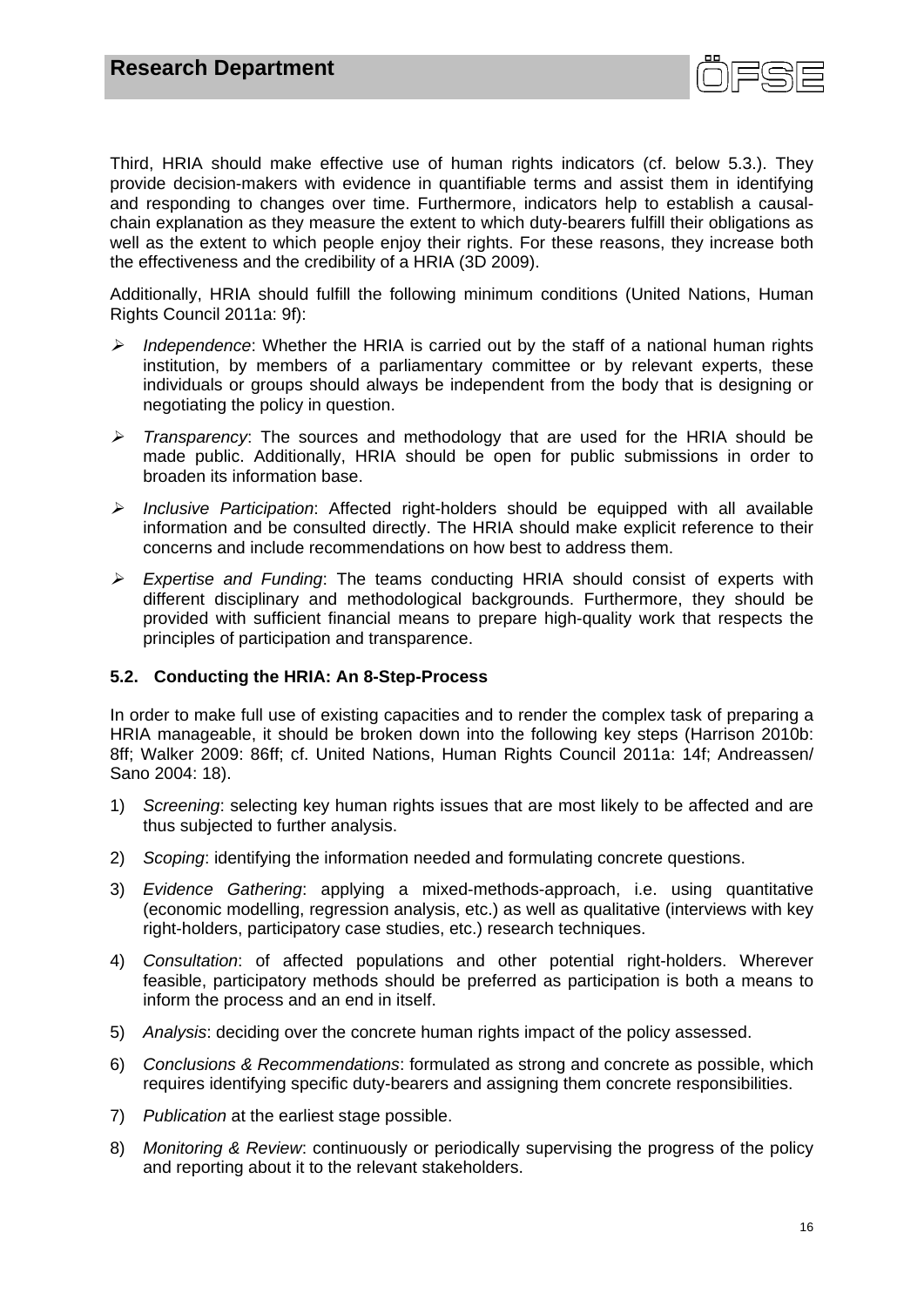

# **5.3. The Use of Indicators**

Mainstreaming human rights in the development context means that the human rights impact of policies needs to be assessed in a reliable and coherent fashion. Indicators play a crucial role in this context. UN bodies as well as scholars working on the advancement of the HRIA methodology seem to unanimously agree on the importance of using human rights indicators. Indicators are designed to heighten the objectivity and thus credibility of any assessment and, for the purposes of HRIA, have been defined as "quantitative or qualitative statements that can be used to describe human rights in situations and contexts and to measure changes or trends over a period of time. They are pieces of information that may provide insight into matters of larger significance […]." (Andreassen/Sano 2004: 15). As the Human Development Report of 2000 suggests, human rights indicators are tools for improved policies and monitoring, for identifying the relevant actors and for giving an early warning of potential violations of human rights, thereby prompting preventive action (UNDP 2000: 89).

The OHCHR in particular has published extensively on the role of indicators in human rights work and provided detailed guidance on how to translate human rights standards into such quantifiable terms (Berne Declaration/CCIC/Misereor 2010: 11). To this end, it has compiled tables of indicators for key human rights (United Nations 2008: 22ff; for a simplified example of such a table see below table 1.) and developed three key categories of indicators (United Nations 2006; United Nations 2008; cf. Walker 2009: 108; FIDH 2008: 15; United Nations, Human Rights Council 2011a: 11f):

- *Structural indicators* to assess the status of ratification of human rights treaties and their incorporation into domestic law of the state concerned. Thus, they look at a state's *commitment* to human rights and measure whether a particular policy will make it more difficult for a state to adapt its own regulatory framework in line with the human rights treaties it is party to or to set up institutional mechanisms that oversee compliance with them.
- *Process indicators* look at the *ongoing efforts* undertaken by a duty-bearer to respect, protect and fulfill human rights. They measure the obstacles that a certain policy would create for the functioning of the institutions mandated to protect and advance human rights, especially by cutting public budgets.
- *Outcome indicators* look at the *result* of the efforts of duty-bearers with regard to their human rights obligations. They examine the concrete changes that the implementation of a certain policy has brought about for the population's enjoyment of human rights.

Despite such guidance, selecting indicators for HRIA is a complex task. Most importantly, it must be assured that they are verifiable, specific, relevant, and rights-based. In particular, "specific" means that indicators should be contextual and their interpretation should be with regard to the societal context (Andreassen/Sano 2004: 9f, 15, 17).

Moreover, it is important to keep in mind the limitations of human rights indicators. Two analytical issues are especially salient. On the one hand, the problem of attribution: it has proven to be difficult to establish a relationship between the policy implemented and the change in the human rights situation of certain right-holders, i.e. to ensure that the documented effect can be attributed to the particular policy. On the other hand, the measurement of the scale of the impact is problematic. It is hard to quantify the measured impact by scales which is nevertheless important for policy-makers to set priorities and allocate resources accordingly (Andreassen/Sano 2004: 10, 12). These challenges are exacerbated in the case of ex ante assessment.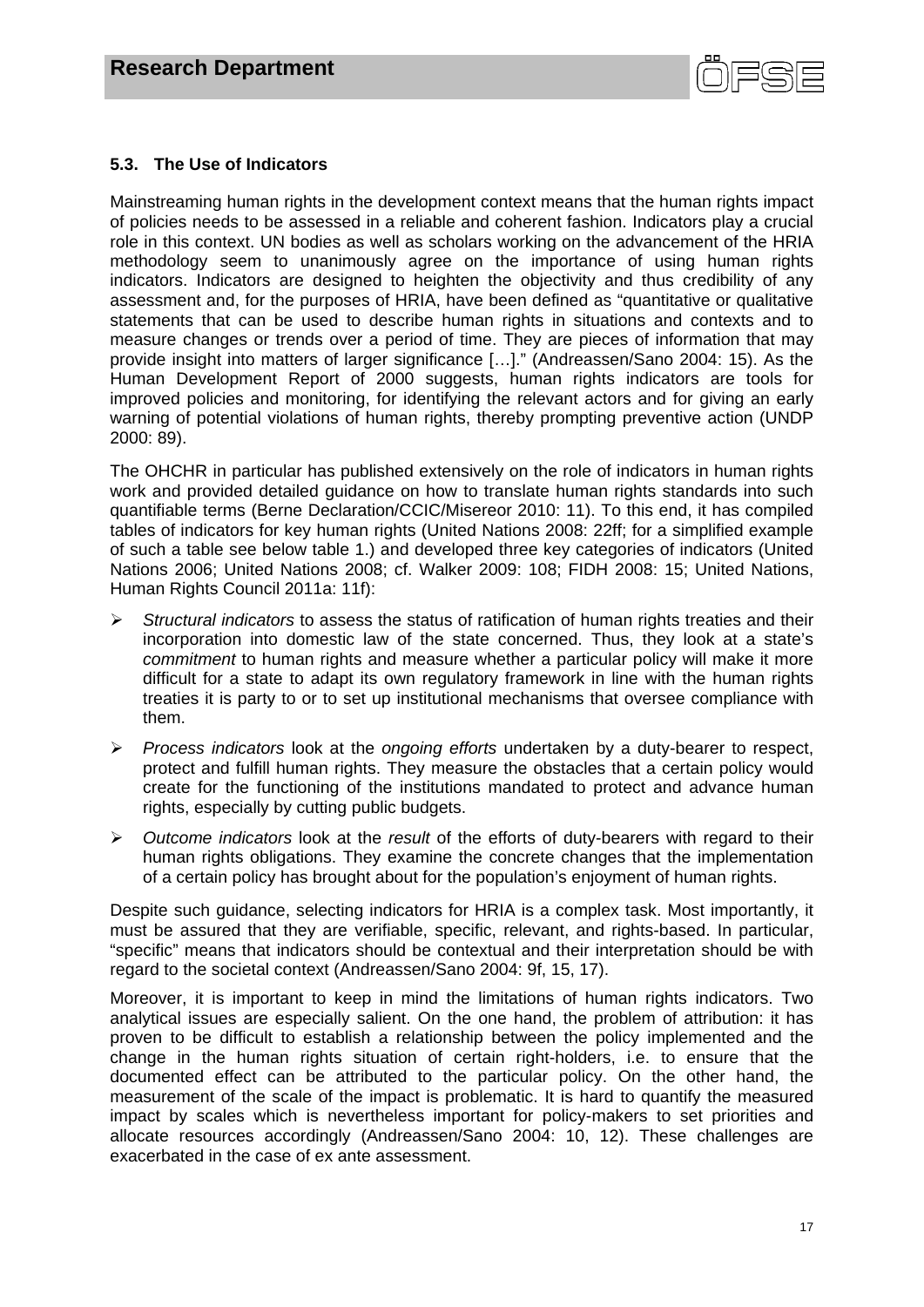

|                   | <b>Food Availability</b>                                                                                                                                             |  |
|-------------------|----------------------------------------------------------------------------------------------------------------------------------------------------------------------|--|
| <b>Structural</b> | International human rights treaties, relevant to the right to adequate food, ratified by<br>$\circ$<br>the State                                                     |  |
|                   | National coverage of the right to food in the Constitution / domestic law<br>$\circ$                                                                                 |  |
|                   | Number of NGOs registered / active for the protection of the right to adequate food<br>$\Omega$                                                                      |  |
|                   | Time frame and coverage of national policy on agricultural production, food<br>$\circ$<br>availability, drought, crop failure and disaster management                |  |
| <b>Process</b>    | Proportion of complaints received on the right to adequate food and adjudicated by<br>$\circ$<br>national human rights institutions, ombudspersons or the government |  |
|                   | Net official development assistance for food security received / provided<br>$\circ$                                                                                 |  |
|                   | Arable irrigated land per person<br>$\circ$                                                                                                                          |  |
|                   | Share of public budget spent on strengthening domestic agricultural production<br>$\circ$                                                                            |  |
| <b>Outcome</b>    | Per capita availability of major food items of local consumption<br>$\circ$                                                                                          |  |
|                   | Death rates associated with malnutrition<br>$\Omega$                                                                                                                 |  |

**Table 2: OHCHR's Illustrative Indicators on the Right to Adequate Food** (Simplified)

Source: United Nations 2008: 24.

# **5.4. Assessment Techniques and their Relevance for HRIA**

In order to mitigate such analytical problems, the choice of the appropriate technique is crucial. Five techniques are commonly used in ex ante assessments (for the following see Walker 2009: 114ff):

- *Economic Modeling*: this method, or better family of methods, uses systems of mathematical equations to predict future impacts of certain policies, or to at least define different scenarios and upon that basis conduct simulation exercises about possible economic outcomes. Despite their many shortcomings, modeling exercises can provide important information towards determining the direction of change of human rights in a particular country. For example, when price levels on basic goods rise it can be reasonably argued that the affordability of essential goods is negatively affected, with potential effects on the rights to food or health, in particular for the poor strata of the population. However, it is essential to bear in mind the underlying assumptions and heuristic limitations of the models used.
- *Surveys*: this technique can take quite different forms, from face-to-face interviews to questionnaires or structured observations, etc. With regard to HRIA, surveys are highly relevant as they provide generalized information that is most convincing to policymakers. Of course, the data must be supplemented by more in-depth information stemming from qualitative methods. However, while surveys are not participatory to the extent that e.g. face-to-face interviews are, they have the advantages of increasing the number of persons whose situation is assessed, of widening the geographical reach and of being a lot more rapid than other methods. In this way, surveys can be used to identify broader trends that are subsequently verified by other forms of data collection.
- *Causal-chain Analysis* is a very important technique for any assessment because it analyses the relevant cause-effect relationship between the policy under scrutiny and its potential impacts. It does so by identifying and explaining factors that could lead to the predicted effect and singles out other factors that are unrelated to the proposed policy. For the purposes of HRIA, it links the policy with the enjoyment of human rights by clarifying the causal steps leading from one to the other. In the context of human rights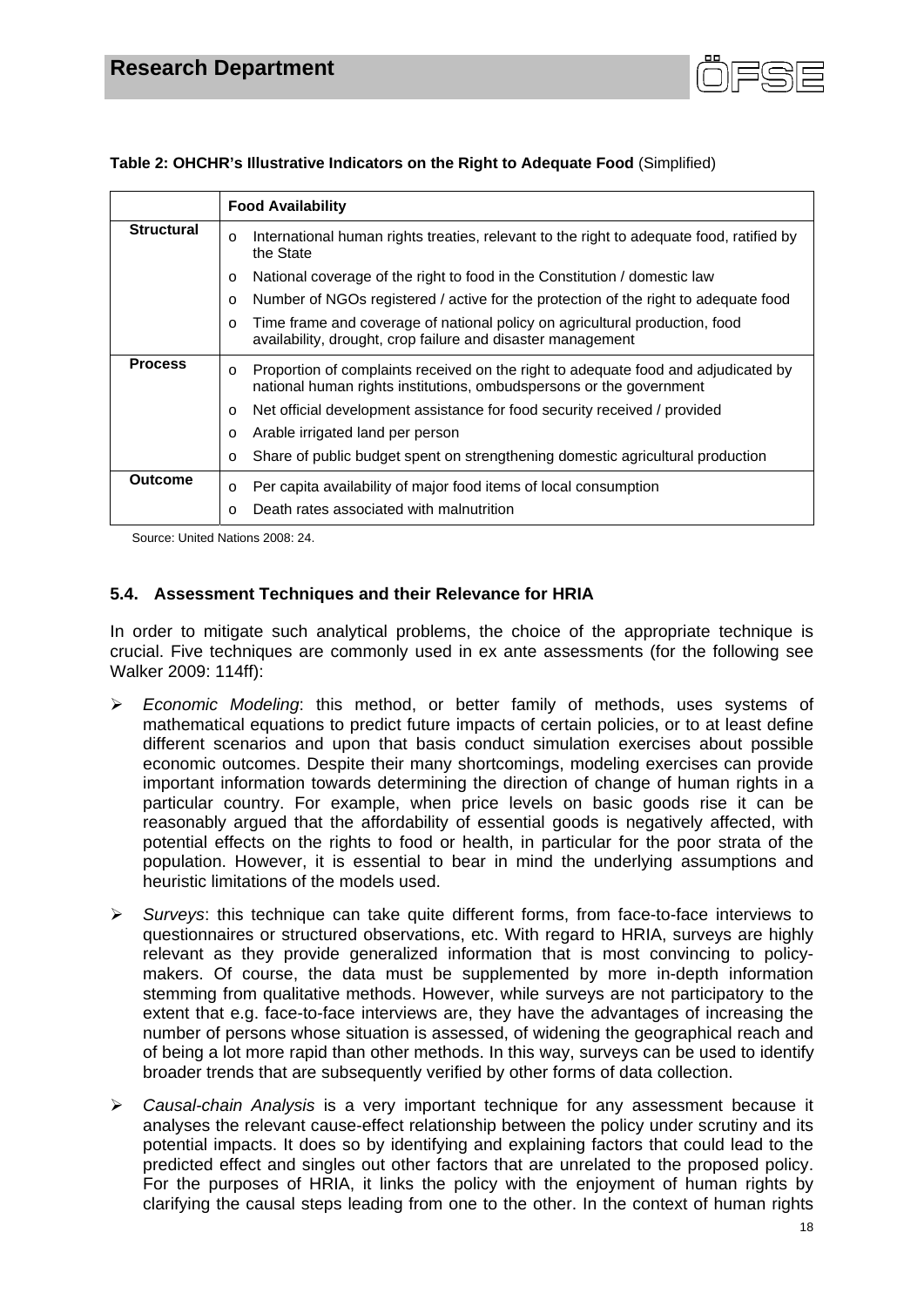

this method is particularly useful as it isolates effects that are attributable to the policy assessed from a huge range of other factors of influence. Generally, causal-chain analysis builds on secondary material, such as reports, studies, experiences in similar situations, etc. However, it is mostly applied in combination with other methods that produce primary data.

- *Participatory Case Studies* can provide the real-life context in which a certain policy is implemented and can thus be useful to complement other forms of assessment such as statistical or survey methods. From the range of existing methods, case studies respond best to the human rights-based approach as they respect the principle of participation and provide the interpretative and contextual information that this perspective asks for. However, as participatory case studies are very time-consuming, they are not commonly used for *ex ante* assessments. Furthermore, they produce subjective and highly contextualized data which may not be the best option if one seeks to draw conclusions that are valid at the country level (Walker 2009: 118). With regard to the number of rightholders under scrutiny, participatory methods are most effective where the sample is relatively small, for example when measuring the effects of a specific policy on a particular indigenous community. For purposes such as assessing the impact of agricultural reforms on the farming population, a survey might be more appropriate (Walker 2009: 119).
- *Expert Opinions* represent the most widely used method for ex ante assessments. They are a relatively simple and timely way to collect information and are useful in several stages of the assessment (Walker 2009: 119): in choosing the appropriate assessment methods, in the screening and scenario building stages, in confirming cause-effect links in causal chain analysis and in filling gaps in data. Of course, one has to bear in mind the subjectivity of every "expert" opinion and pay attention to the question of *who* is considered an expert.

# **5.5. Which Methodology? Choosing the Appropriate Technique**

It is quite obvious that the chosen methodology must be adequate to the specific circumstances of the HRIA, i.e. its focus, time frame and stakeholders. Criteria for choosing the appropriate assessment technique for ex ante HRIA include (cf. Walker 2009: 119ff):

- *The Stage of the Assessment*: Which methods are most appropriate at e.g. (a) the screening stage, (b) the full assessment stage and (c) the recommendation stage? The screening stage generally requires less sophisticated methods whereas the full assessment stage should make use of all available resources and appropriate methods. The recommendation stage builds on the previous outcomes and could for example rely on additional expert opinions.
- *The Policy that is Assessed*: Does it concern e.g. economic reforms that can be adequately measured by economic modelling methods or are qualitative methods a better alternative as e.g. in the case of policies concerning a country's political system?
- *The Human Rights in Focus*: can they be adequately measured by statistical methods as it might be the case for the right to food (by measuring the availability and affordability of essential goods with economic modelling methods)? Or is a case study approach more suitable because the human rights potentially affected concern, for example, issues of participation or non-discrimination?
- *Data Availability*: Does reliable and valid data exist? How can it be accessed (for example from a national statistical office or database)? Is there a need to produce additional data or is it sufficient to rely on secondary data?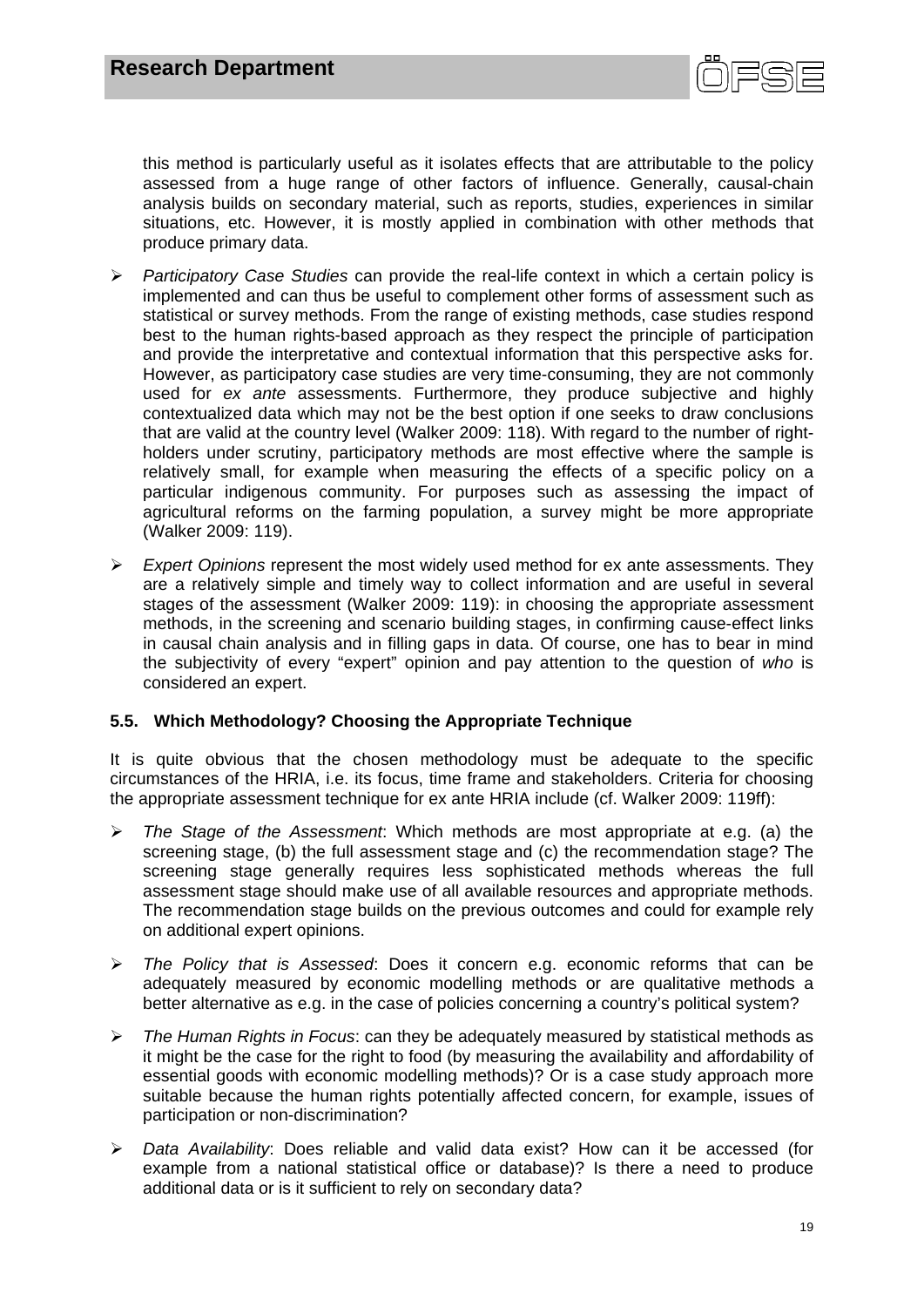

- *Time and resources*: is the assessment method feasible given scarce time and resources? When has the HRIA to be finalized so as to be able to feed into the policymaking process? How can tight funding be most effectively dealt with?
- *Skills Capacity*: Is the group conducting the HRIA equipped with the skills to apply a particular research method? Which disciplines need to be represented in the team? Is the team professionally trained so as to produce reliable and meaningful results that are relevant to policy-makers?

In sum, we can maintain that ex ante HRIA require a mix of methods, including quantitative as well as qualitative ones. The methods applied must respond to the concrete field of application and reflect the human, financial, technical and political capacities of the group entrusted with undertaking the HRIA. Despite the growing body of literature on the appropriate methodology of HRIA there is no one-size-fits-all solution. HRIA must remain flexible enough to be adapted to specific national contexts and focus groups (cf. 3D; Berne Declaration/CCIC/Misereor 2010: 3; Walker 2009: 103ff; United Nations, Human Rights Council 2011a: 4). However, the above criteria and set of questions can provide some guidance in choosing the right methodology for the particular assessment in question.

# **6. Fields of Application of HRIA & Recommendations**

# **6.1. Where should HRIA be applied?**

The field that has recently received most attention in the discussion about HRIA is trade policy. According to the UN Special Rapporteur on the right to food, Olivier de Schutter (De Schutter 2011 & 2007: 11), trade policy can negatively affect human rights in various ways: First, liberalization of agricultural trade endangers the right to food as it weakens the protection of small farmers. Second, provisions on intellectual property rights potentially affect the right to health as they hamper access to essential medicines. Third, investment protection clauses in trade agreements threaten a state's capacity to fulfill its human rights obligations towards its indigenous population as they make it very difficult to return land. Fourth, trade liberalization may affect the right to work by reinforcing inequalities between skilled and low-skilled workers. Finally, trade negotiation processes challenge the right to participation and non-discrimination as negotiation teams rarely represent more than the trade ministries and their results tend to benefit only a tiny elite (De Schutter 2011; cf. Prove 2007: 6). These and other concerns have been reinforced by recent NGO / academic studies<sup>23</sup> as well as by UN bodies<sup>24</sup>. For these reasons, a serious effort should be made by EU-trade policy-makers to systematically subject trade agreements to HRIA.

A second important field of application for HRIA are large-scale development projects, particularly in extractive industries and in the infrastructure sector, as such operations often pose particularly serious human rights risks (Herz et al. 2008: 2). There are several examples of existing HRIA in this domain, although they concern primarily ex post assessments (On Common Ground Consultants Inc. 2010; NomoGaia 2010a & 2010b & 2009; Smith/Freeman 2002). In order to evaluate potential human rights impacts, information is commonly collected in three areas: labor (wages, unionist activity and exploitative practices), health (diseases, local health infrastructure, water and air quality) and political / government (corruption, conflict, freedom of speech, indigenous peoples, poverty rates, education) (NomoGaia 2009a: 56).

 See Paasch 2011 on the impacts of the EU-India Free Trade Agreement on the right to food; 3D 2006a on trade-related intellectual property rights and the right to health and participation in the case of Morocco; 3D 2006b on the liberalization of

agricultural trade and women's rights and Walker 2009 on the intellectual property provisions of the CAFTA agreement.<br><sup>24</sup> See, for example, CESCR 2011: 3, concerning German trade policy and United Nations Commission on Hu 2001 dealing with the impact of the TRIPS agreement on human rights.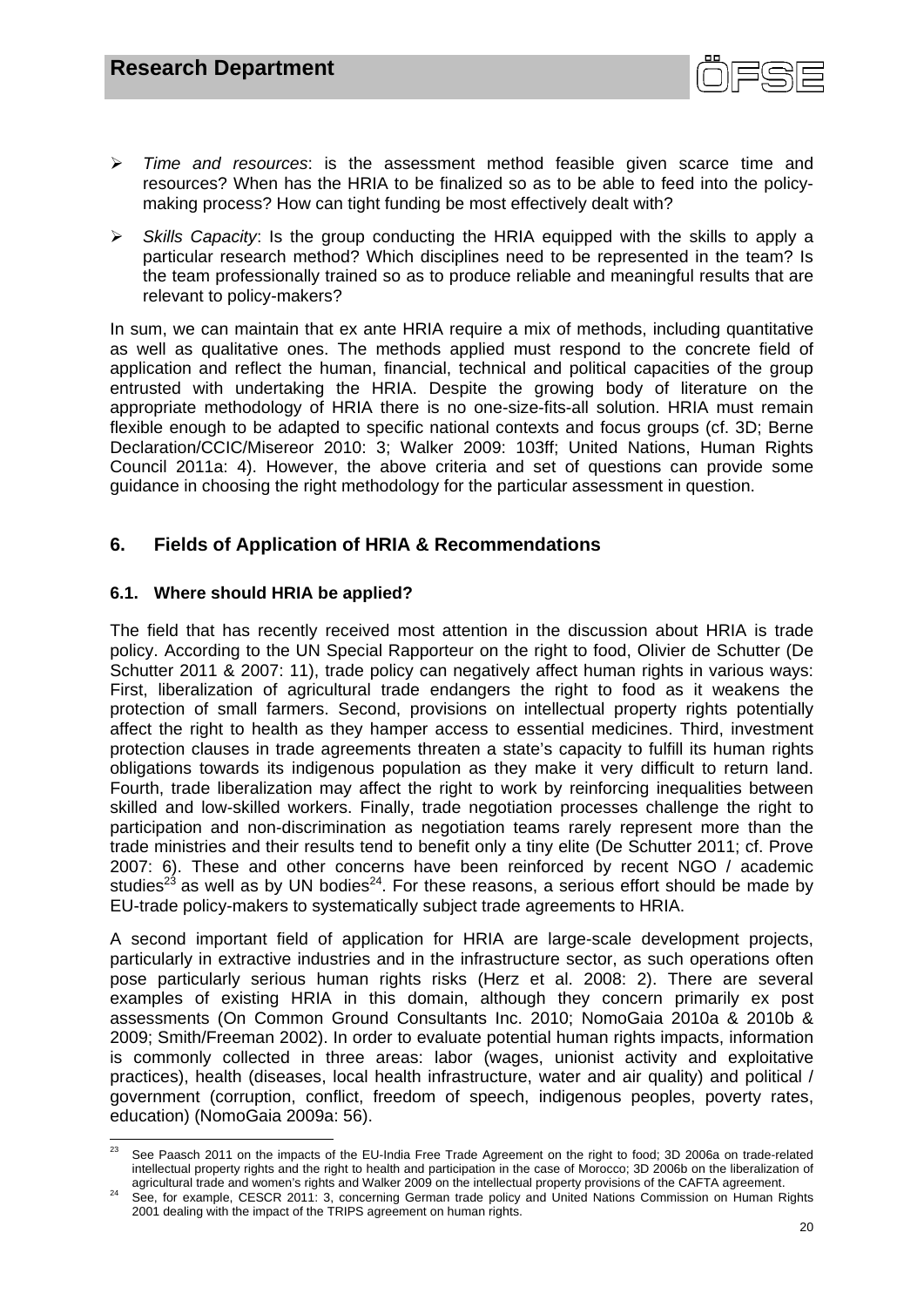

While this resembles many of the dimensions which are dealt with in impact assessments based on both the IFC Performance Standards and the Equator Principles, the basic difference is that HRIA are benchmarked against a universally applicable, comprehensive legal standard. This standard prevails over other standards, e.g. national law or industry standards. In addition, HRIA emphasize comprehensive stakeholder participation and go beyond the scope of action that is included in the PS or EP, in stipulating that if human rights are violated to an extent which cannot be remedied by mitigation measures, the planned project or activity has to be suspended.

# **6.2. How should HRIA (not) be applied?**

The following paragraphs build on the preceding chapter on the methodology of HRIA and deal with the question of how HRIA should be implemented in EU development policy. In addition, it is clarified how HRIA should *not* be applied, thus how to avoid potential risks arising with their implementation. As HRIA are a fairly new policy tool, making such recommendations is preliminary and subject to revisions as more experience has been acquired. However, based on the experience with SIA and existing HRIA, the following key lessons can be learned (Harrison 2010b: 5ff, 15; FIDH 2008: 13):

First, HRIA should be a *technical* not an ideological process so as not to undermine their perceived objectivity and, thereby, effectiveness. Although it is certainly true, that an overly technical approach can lead to a watering down of HRIA to a simple bureaucratic process by losing touch with the underlying values that constitute the human rights critique (cf. Berne Declaration/CCIC/Misereor 2010: 7), we do think that the acceptance of HRIA by development policy-practitioners crucially depends upon the application of a clear methodological framework.

Second, the *timing* of the assessment is crucial. HRIA should be prepared *prior* to the adoption of a certain policy and in time to influence public discussion on the issue (cf. United Nations, Human Rights Council: 8). While it is true that such ex ante assessments present complex methodological challenges, they cannot be substituted by ex post assessments that are almost certainly unable to bring about substantial changes once the policy is implemented. Ideally, HRIA should be conducted in a cyclical, iterative manner with ongoing monitoring and reviewing. If understood as a one-time exercise, there is a risk of concentrating on short-term impacts that are easily quantifiable, but inadequate to capture the long-term impacts of a policy. Therefore, HRIA should take place both ex-ante and expost, with ex-post assessments performed every three or fixe years, as appropriate (United Nations, Human Rights Council 2011a: 9).

Third, HRIA require an *interdisciplinary team* including people with profound knowledge in human rights law as well as skills in applied economic and social sciences.

Fourth, it is crucial that HRIA are performed at the appropriate level. In the case of trade agreements that might mean at least at the *country level*, even though policy negotiations often take place at a regional level. This is because the concrete adoption of an agreement and the capabilities to protect human rights may substantially differ between different countries of the same region.

Fifth and lastly, there is a serious risk that HRIA are utilized to justify decisions that have long been taken and to pacify further public debate. Once the HRIA is conducted, policy makers could argue that there is no need to consider human rights issues in the future as they have already been "taken into account". This risk can be reduced by timely and thorough assessments that are widely disseminated and opened up for public consultation.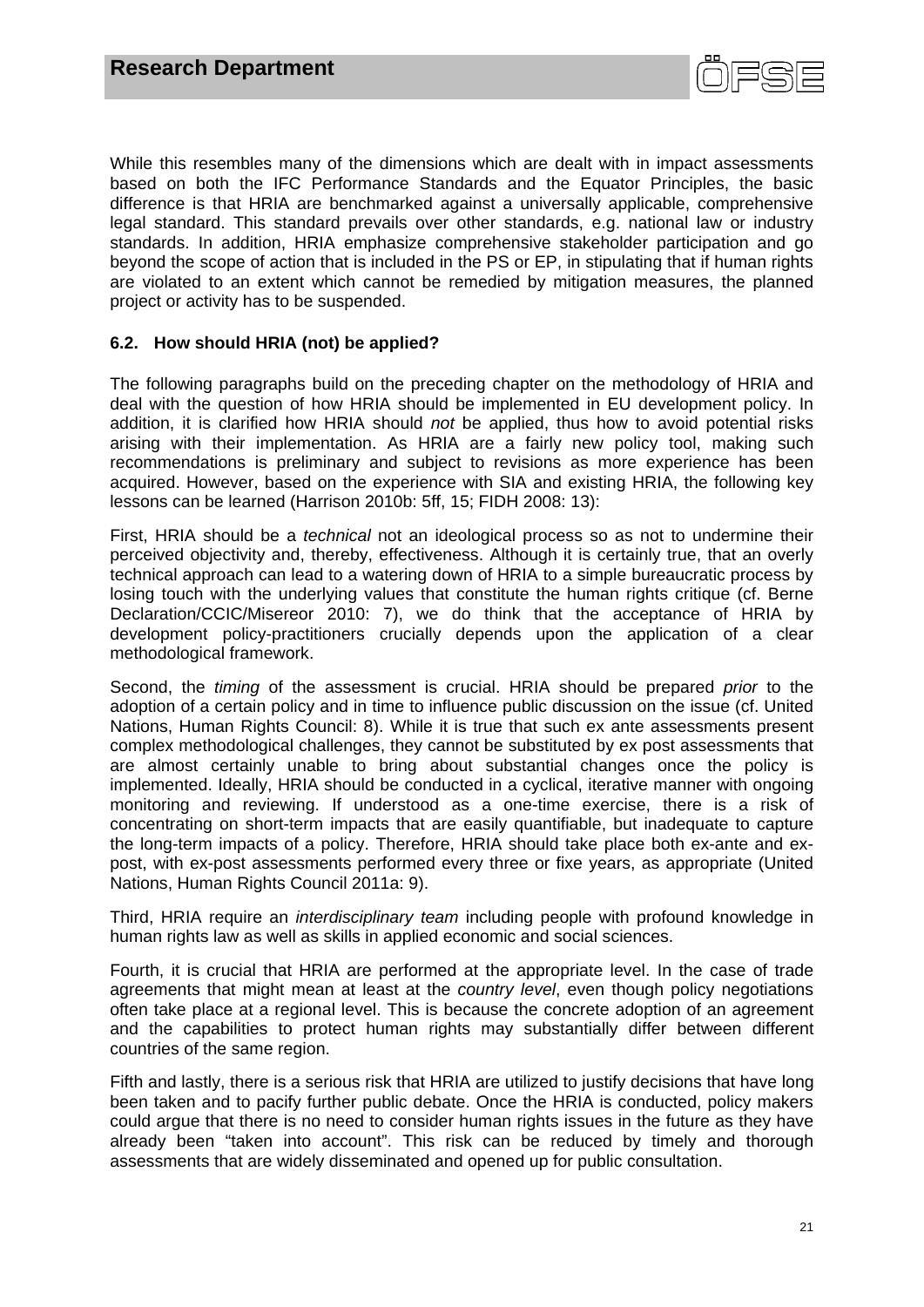

# **6.3. What to do with HRIA outcomes?**

The question of a state's reaction to the outcomes of a HRIA is, of course, a crucial one. In the case of an incompatibility of a certain policy with a state's human rights obligations there are several options: (a) termination of the policy, agreement, project, etc. (b) amendment of the policy, (c) insertion of safeguards, (d) adoption of compensation measures or (e) other mitigation measures (cf. De Schutter 2011: 8).

Safeguard clauses are especially important in the case of an international agreement, for example on trade. They should be inserted to ensure that a state is released from its treaty obligations where an incompatibility with its human rights obligations is found. However, even in the absence of such clauses, states should give priority to their duties under human rights law and consider the problematic provisions of the agreement to be void (United Nations, Human Rights Council 2011a: 9; Lukas/Steinkellner 2011: 371). This follows from the prevalence of human rights over all other treaty obligations.<sup>25</sup>

However, the options to adequately react to the outcomes of a HRIA are often seriously undermined by the timing of its publication. If the final results of an assessment become available only after implementation of the policy or project assessed is already well advanced, anything that goes beyond cosmetic changes becomes unrealistic. Therefore, it is important to finalize a HRIA before the decision-making process enters its concluding phase (United Nations, Human Rights Council 2011a: 9; Berne Declaration/CCIC/Misereor 2010: 3). Ultimately, in order to secure the systematic application and coherence of HRIA, the requirement for performing a HRIA should be stipulated and further specified in national legislation rather than left to the ad hoc choices of the Executive (United Nations, Human Rights Council 2011a: 3).

At the level of the individual right-holder, the outcomes of a HRIA can be crucial for the enforceability of concrete human rights claims. As noted, HRIA use the binding framework of international human rights law, thereby turning social imperatives into legal obligations. They identify human rights violations that duty-bearers are answerable for before national and international judicial bodies (Walker 2009: 47; cf. Hunt/MacNaughton 2006: 13). Both ex ante and ex post assessments can therefore present important evidence in individual cases. Unlike the recommendations of SIA, the outcomes of a HRIA need to be taken seriously by decision-makers; ignoring them could carry significant legal consequences. As compared to existing instruments, this context of legal obligations that States have voluntarily undertaken might be the most distinct and powerful feature of HRIA.

 25 This prevalence is derived from both the duty of all States to work towards the full realization of human rights as foreseen by the Charter of the United Nations in its Article 103 and from the *ius cogens* character of human rights (cf. Human Rights Council 2011a: 5f). Cf. above 2.2.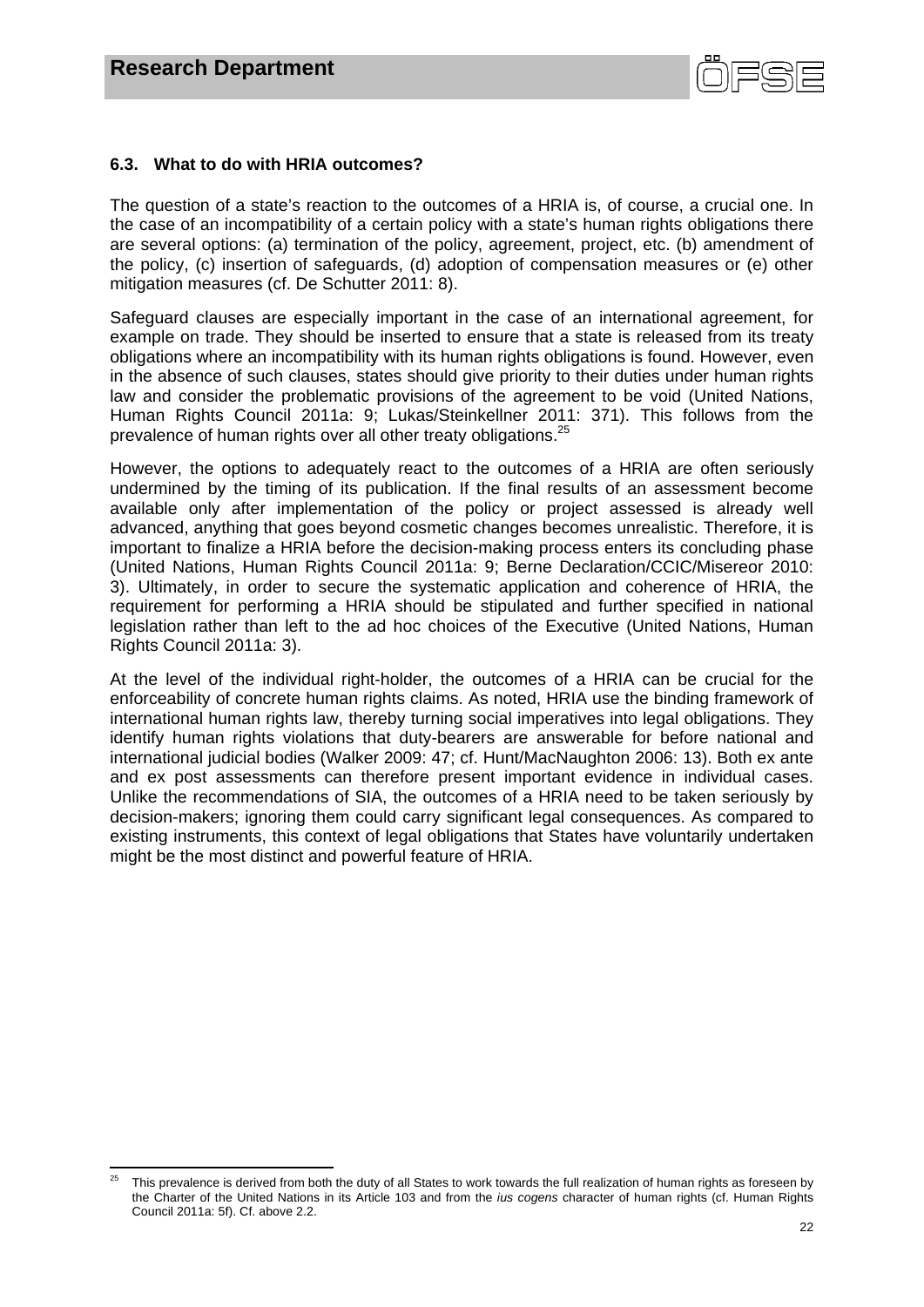

# **7. Conclusion**

In this paper, we argued that Human Rights Impact Assessments (HRIA) are a promising new tool for development policy. They have a clear added value over existing human rightsbased approaches and other impact assessments as they are both precise and based on the powerful foundation of internationally recognized human rights. They are thus an instrument for the specific assessment of human rights impacts and refer to legally binding norms based on a strong normative consensus (as contrary to social and ecological assessments).

However, there are still some methodological challenges that need to be given special consideration. Some of them are particularly acute in the case of ex ante assessments, for example the problems of attribution and scaling of impacts. Others are relevant for the implementation of ex post assessments as well, for example choosing the assessment technique most suitable for the particular context. In any case, HRIA should be a transparent, participatory, inter-disciplinary process that makes an explicit reference to specific human rights obligations and uses indicators in order to strengthen effectiveness and credibility.

As UN bodies, scholars and NGOs all currently work on these methodological issues, there is no doubt that the HRIA framework will shortly become more functional and easy to use for practitioners. As soon as this is the case, HRIA should be systematically incorporated in the development policy-making process. Two fields seem to be especially relevant. First, trade policy, as there are various ways in which the provisions of trade agreements may violate human rights. Second, large-scale development projects, especially in extractive industries and infrastructure, as such projects have proven to pose a particular risk for the human rights of affected communities.

If HRIA are understood and implemented as a tool combining methodological accurateness and a strong commitment to international human rights law, they provide a chance to fundamentally improve development policy. Existing soft-law approaches, voluntary codes of conduct and instruments that are blind for human rights concerns, may finally be countered by a clear-cut tool based on binding human rights obligations. The methodology is sufficiently advanced for giving HRIA a serious try in development policy, e.g. in the form of pilot studies and projects. The necessary next step, of course, would be to summon the political will.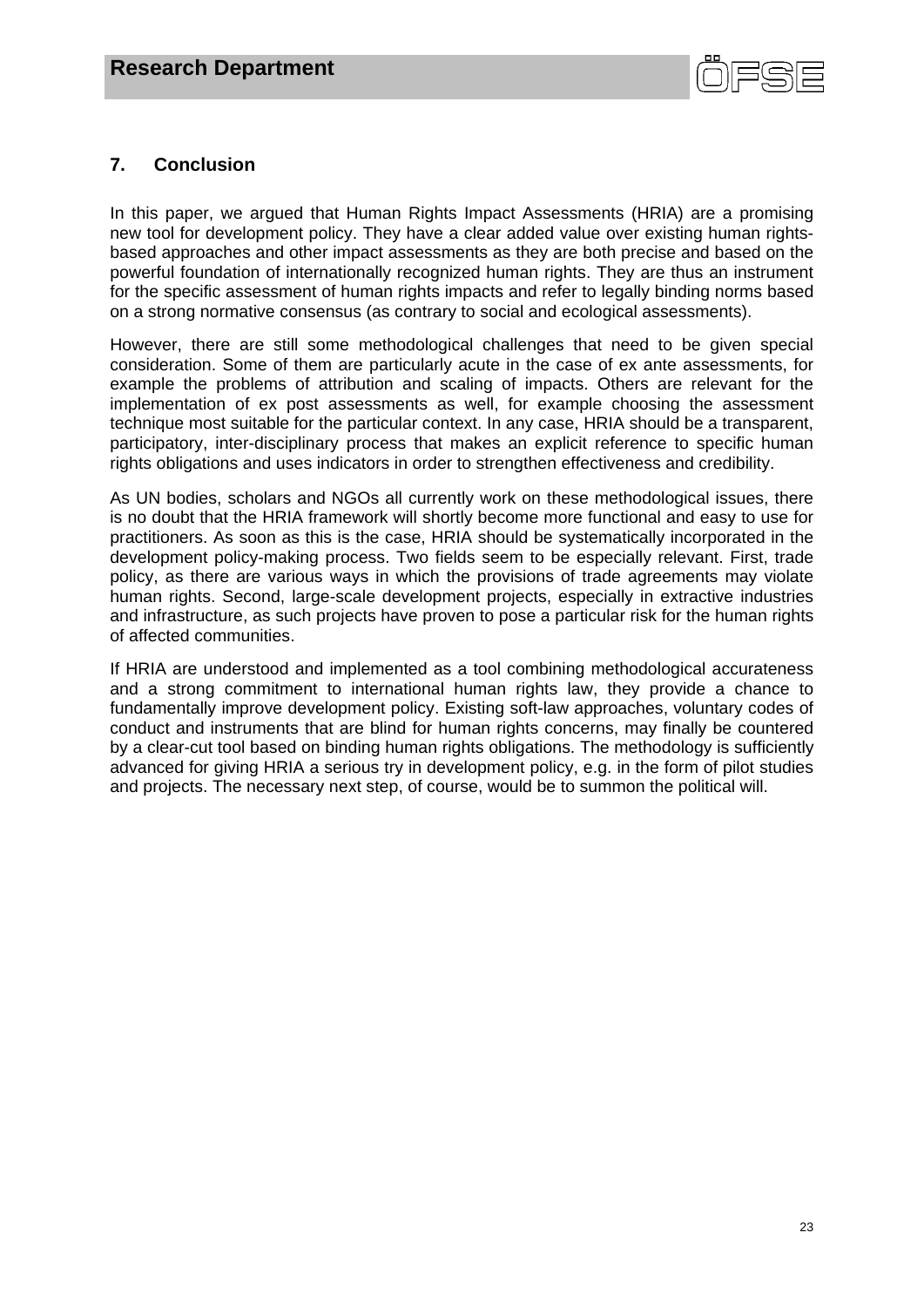

# **References**

3D (2009a): Insights on Human Rights Impact Assessments of Trade Policies and Agreements. Background Paper.

http://www.3dthree.org/pdf\_3D/HRIAsbackgroundinformation.pdf. (5.12.2012).

3D (2009b): Human Rights Impact Assessments: A Pertinent Tool for Informing and Improving Trade Governance. WTO Public Forum, Session 26, 30 September 2009. http://www.3dthree.org/pdf\_3D/3D\_WTOPF2009\_panelHRIAsummary.pdf (5.12.2012).

3D (2006a): Trade-related intellectual property rights, access to medicines and human rights – Morocco. http://www.3dthree.org/pdf\_3D/3DCESCRMorocco\_April06Eng.pdf (5.12.2012).

3D (2006b): Niger: Agricultural trade liberalization and women's rights. http://www.3dthree.org/pdf\_3D/3DCEDAWNigerAg.pdf (5.12.2012).

Aim for Human Rights (2009): Guide to Corporate Human Rights Impact Assessment Tools. http://www.humanrightsimpact.org/fileadmin/hria\_resources/Business\_centre/HRB\_Booklet 2009.pdf (5.12.2012).

Amnesty International (2010): From Promises to Delivery. Putting Human Rights at the Heart of the Millennium Development Goals: London. http://www.amnesty.org/en/library/asset/IOR41/012/2010/en/9b4144aa-c964-4a08-ab92- 6fb892cbfab5/ior410122010en.pdf (5.12.2012).

Bakker, Saskia et a. (2009): Human Rights Impact Assessment in Practice: The Case of the Health Rights of Women Assessment Instrument (HeRWAI). In: Journal of Human Rights practice 1(3), 436-458.

Balakrishnan, Radhika/Elson, Diane (eds.) (2011): Economic Policy and Human Rights. Holding Governments to Account. London.

Barrett, Brandon (2012): Canada Fails to Release Human Rights Report on Colombia Following FTA. Colombia Reports, 17 May 2012. http://colombiareports.com/colombianews/news/24113-canada-fails-to-release-human-rights-report-on-colombia-followingfta.html. (5.12.2012).

Berne Declaration/CCIC, Canadian Council for International Co-operation/Misereor (2010): Human Rights Impact Assessments for Trade and Investment Agreements. Report of the Expert Seminar, June 23-24, Geneva. http://www.ccic.ca/what\_we\_do/Report\_HRIAseminar\_2010\_eng%5B1%5D.pdf (5.12.2012).

Biekart, Kees/Thoresen, Beate/Ochaeta, Fredy (2004): Evaluation of the 'Dutch Governance and Human Rights Programme in Guatemala 1997-2003. Netherlands Ministry of Foreign Affairs: Policy and operations Evaluation Department.

http://www.humanrightsimpact.org/fileadmin/hria\_resources/Evaluation\_of\_the\_Dutch\_Gover nance and Human Rights Programme in Guatemal.pdf (5.12.2012).

CCIC (2012): The Canada-Colombia Free Trade Agreement. Human Rights Impact Report. Americas Policy Group Briefing Note. http://www.ccic.ca/\_files/en/working\_groups/apg\_2012-05-14 brief CCOFTA Human Rights Impact Report.pdf (5.12.2012).

CESCR, Committee on Economic, Social and Cultural Rights (2011): Concluding Observations on Germany. E/C.12/DEU/CO/5. http://www2.ohchr.org/english/bodies/cescr/cescrs46.htm (5.12.2012).

Danish Institute for Human Rights (2012): Human Rights Compliance Assessment. https://hrca2.humanrightsbusiness.org/Page-TheHrcaQuickCheck-23.aspx (5.12.2012).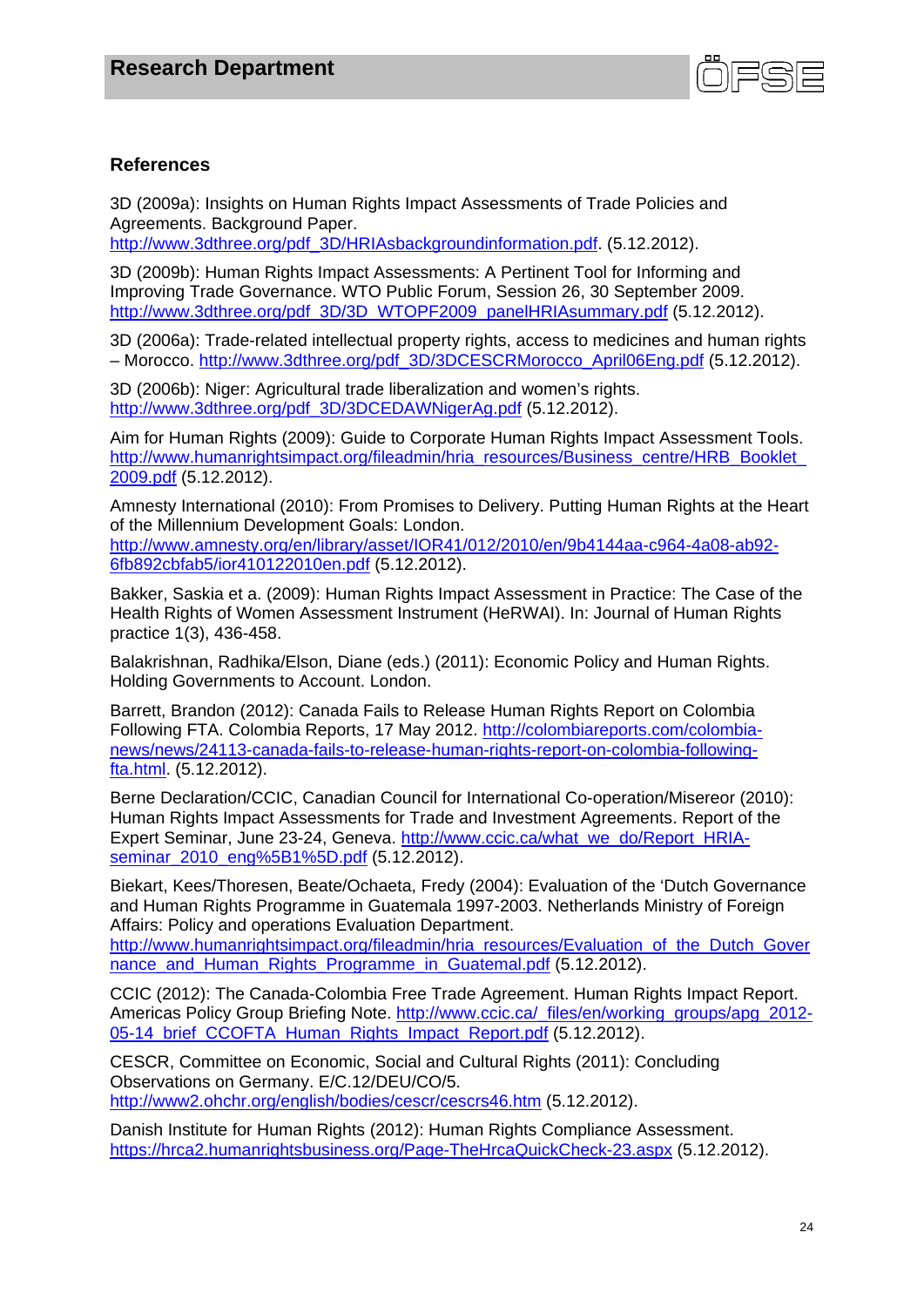

De Schutter, Olivier (2011): Guidelines for Human Rights-compliant Trade Policy. Interview with Isolda Agazzi, Alliance Sud. http://www.alliancesud.ch/en/policy/trade/guidelines-forhuman-rights-compliant-trade-policy (5.12.2012).

De Schutter, Olivier (2010): International Human Rights Law. Cases, Materials, Commentary. Cambridge.

De Schutter, Olivier (2007): Reconciling Trade and Human Rights: Lessons from the Battlefiled. In: CCIC: Reconciling Trade & Human Rights. The New Development Agenda. Conference Report, May 28 and 29, 2007, 11-12.

De Schutter, Olivier et al. (2012): Commentary to the Maastricht Principles on Extraterritorial Obligations of States in the area of Economic, Social and Cultural Rights. http://danton1066.files.wordpress.com/2012/03/maastricht-principles-commentary.pdf (5.12.2012).

European Commission (2006): Handbook for Trade Sustainability Impact Assessment. http://trade.ec.europa.eu/doclib/docs/2006/march/tradoc\_127974.pdf (5.12.2012).

FAO, Food and Agricultural Organization (2009): Guide to Conducting a Right to Food Assessment. http://www.fao.org/righttofood/publi08/assessment\_guide.pdf (5.12.2012).

Farnsworth, Kevin (2010): Business and Human rights. In: Global Social Policy 10(2), 164- 168.

Fenkart, Stephanie (2011): Human Rights-based Approach to Development – the Means and the Goal of Development. Thesis. Vienna.

FIDH, Fédération Internationale des Ligues des Droit de l'Homme (2008): Human Rights Impact Assessments of Trade and Investment Agreements concluded by the European Union. Position Paper. http://www.fidh.org/IMG//pdf/positionpaperFIDH-HRIA\_finalfevrier2008.pdf (5.12.2012).

Friends of the Earth Europe et al. (2006): EU Trade Sustainability Impact Assessments. A Critical View. Statement of European Civil Society Organizations. http://www.acp-eutrade.org/library/files/CSO\_EN\_1006\_CSO\_EU-trade-SIA-a-critical%20view.pdf (5.12.2012).

George, Clive (2010): The Truth About Trade. The Real Impact of Liberalization. London/ New York.

Gibney, Mark (2011): Universal Duties: The Responsibility to Protect, the Duty to Prevent (Genocide) and Extraterritorial Human Rights Obligations. In: Global Responsibility to Protect 3(2),123-151.

Gibney, Mark/Skogly, Sigrun (eds.) (2010): Universal Human Rights and Extraterritorial Obligations. Philadelphia.

Hafner-Burton, Emilie M. (2009): Forced to be good: Why Trade Agreements Boost Human Rights. Ithaca, NY.

Hafner-Burton, Emilie M. (2005): Trading Human Rights: How Preferential Trade Agreements Influence Government Repression. In: International Organization 59(3), 593-629. http://irps3.ucsd.edu/ehafner/pdfs/trading\_hr.pdf (5.12.2012).

Hamm, Brigitte/Scheper, Christian (2011): Human Rights Impact Assessments zur Umsetzung der menschenrechtlichen Verantwortung von Unternehmen. Konzeptionelle Herausforderungen und praktische Ansätze. INEF Forschungsreihe. Menschenrechte, Unternehmensverantwortung und Nachhaltige Entwicklung. http://www.humanrightsbusiness.org/files/hria.pdf (5.12.2012).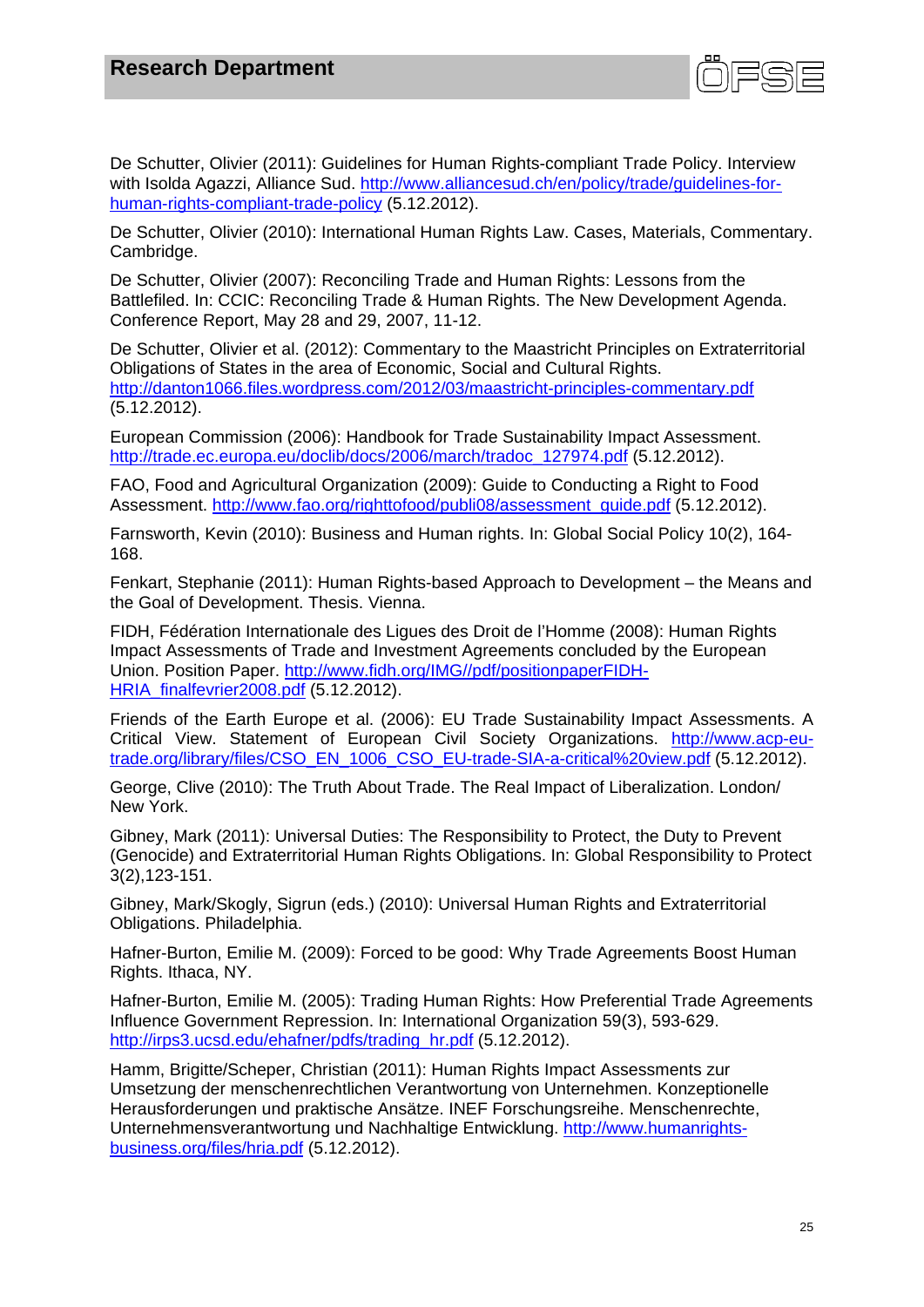

Harrison, James (2011): Human Rights Measurement: Reflections on the Current Practice and Future Potential of Human Rights Impact Assessments. In: Journal of Human Rights Practice 3(2), 162-187.

Harrison, James (2010a): Measuring Human Rights: Reflections on the Practice of Human Rights Impact Assessment and Lessons for the Future. Legal Studies Research paper No. 2010-26. http://papers.ssrn.com/sol3/papers.cfm?abstract\_id=1706742## (5.12.2012).

Harrison, James (2010b): Human Rights Impact Assessments of Trade Agreements: Reflections on Practice and Principles for Future Assessments. Background Paper for the Expert Seminar on Human Rights Impact Assessments of Trade and Investment Agreements, June 23-24, 2010 Geneva.

http://www2.warwick.ac.uk/fac/soc/law/chrp/projectss/humanrightsimpactassessments/harris on\_background-hria\_2010.pdf (5.12.2012).

Harrison, James (2009a): Conducting a Human Rights Impact Assessment of the Canada-Colombia Free Trade Agreement: Key Issues. Background Paper prepared for the CCIC Americas Policy Group. http://www.ccic.ca/\_files/en/what\_we\_do/003\_apg\_2009-02 hr assess of cfta.pdf (5.12.2012).

Harrison, James (2009b): Trade Agreements, Intellectual Property and Access to Essential Medicines: What Future Role for the Right to Health? In: Aginam, Obijiofor/Harrington, (eds.) (2010): Global Governance of HIV/AIDS: Intellectual Property and Access to Essential Medicines. http://papers.ssrn.com/sol3/papers.cfm?abstract\_id=1493309 (5.12.2012).

Harrison, James/Stephenson, Mary-Ann (2010): Human Rights Impact Assessment: Review of Practice and Guidance for Future Assessments. Report for the Scottish Human Rights Commission. http://www.scottishhumanrights.com/ourwork/publications/article/HRIAresearchreport. (5.12.2012).

Harrison, James/Goller, Alessa (2008): Trade and Human Rights: What Does 'Impact Assessment' Have to Offer? In: Human Rights Law Review 8(4), 587-615.

Herz, Steven et al. (2008): The International Finance Corporation's Performance Standards and the Equator Principles: Respecting Human Rights and Remedying Violations? A Submission to the U.N. Special Representative to the Secretary General on Human Rights and Transnational Corporations and other Business Enterprises.

http://www.banktrack.org/download/the\_international\_finance\_corporation\_s\_performance\_st andards and the equator principles respecting human rights and remedying violations /0\_final\_ruggie\_submission\_august\_6\_.pdf (5.12.2012).

Human Rights Impact Resource Center (2012): An Introduction to Human Rights Impact Assessment.

http://www.humanrightsimpact.org/fileadmin/hria\_resources/Introduction\_to\_Human\_Rights\_I mpact Assessment.pdf (5.12.2012).

Hunt, Paul/MacNaughton (2006): Impact Assessments, Poverty and Human Rights. A Case Study Using the Right to the Highest Attainable Standard of Health. Health and Human Rights Working Paper Series. Report submitted to the WHO and UNESCO. http://www.ifhhro.org/images/stories/ifhhro/documents\_UN\_special\_rapporteur/3\_4\_21.pdf (5.12.2012).

Hunt, Paul (2003): The UN Special Rapporteur on the Right to Health: Key Objectives, Themes, and Interventions. In: Health and Human Rights 7(1), 1-27. http://www.hhrjournal.org/archives-pdf/4065415.pdf.bannered.pdf (5.12.2012).]

IFC, International Finance Corporation/International Business Leaders Forum (2010): Guide to Human Rights Impact Assessments and Management (HRIAM). http://www.guidetohriam.org/welcome (5.12.2012).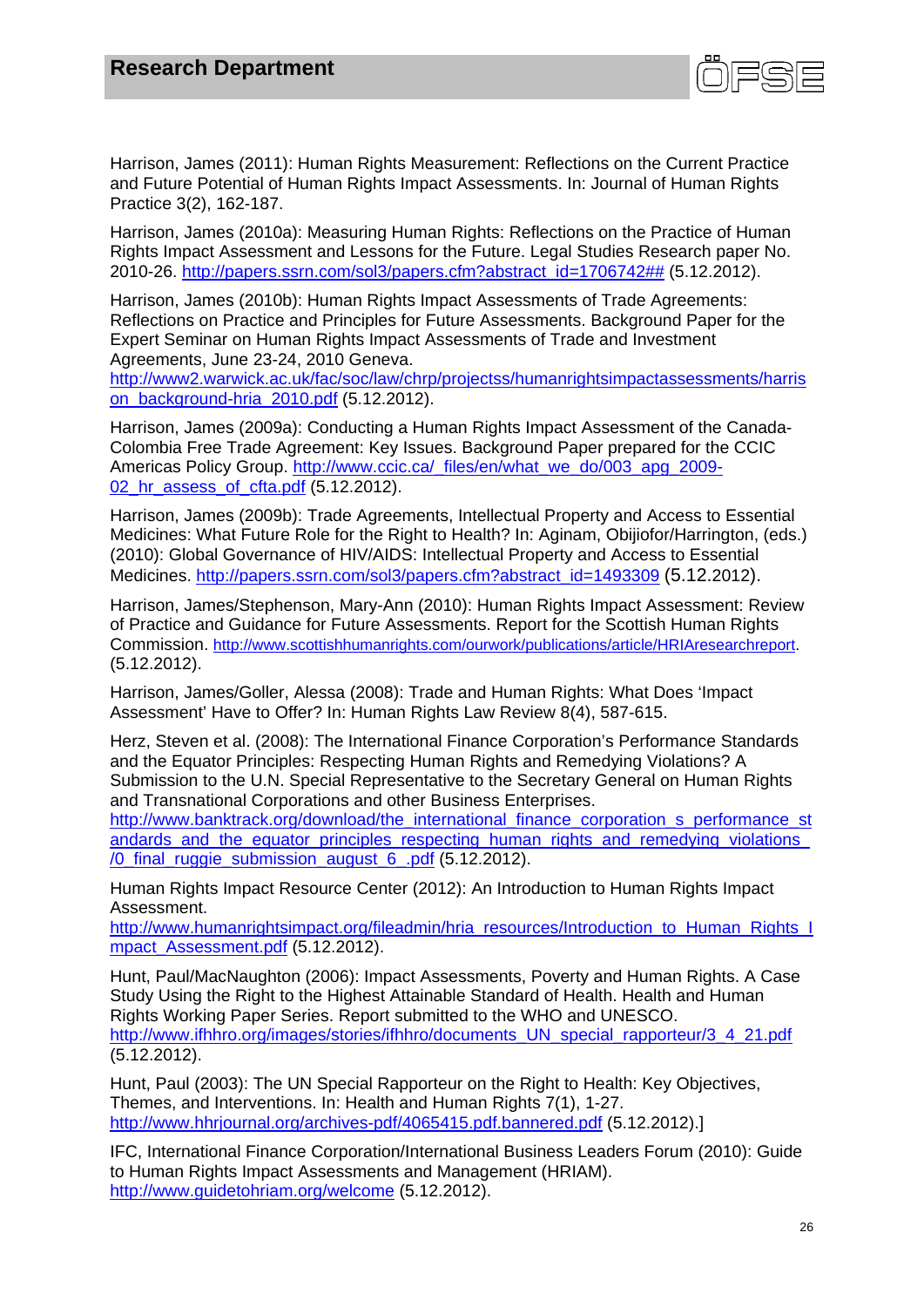

Kämpf, Andrea/Würth, Anna (2010): Mehr Menschenrechte in die Entwicklungspolitik! Policy Paper. Deutsches Institut für Menschenrechte: Berlin. http://www.institut-fuermenschenrechte.de/uploads/tx\_commerce/policy\_paper\_15\_mehr\_menschenrechte\_in\_die entwicklungspolitik.pdf (5.12.2012).

Kirkemann Boesen, Jakob/Martin, Tomas (2007): Applying a Rights-Based Approach. An Inspirational Guide for Civil Society. The Danish Institute of Human Rights. http://www.humanrights.dk/files/pdf/Publikationer/applying%20a%20rights%20based%20app roach.pdf (5.12.2012).

Knox, John H. (2010): Diagonal Environmental Rights. In: Gibney, Mark/Skogly, Sigrun (eds.; 2010): Universal Human Rights and Extraterritorial Obligations. Philadelphia, 82-103.

Landman, Todd/Abraham, Meghna (2004): Evaluation of Nine Non-Governmental Human Rights Organisations. The Hague: Netherlands Ministry of Foreign Affairs: Policy and Operations Evaluation Department. www.minorityrights.org/download.php?id=493 (5.12.2012).

Lee, Norman/Kirkpatrick, Colin (2004): A Pilot Study of the Quality of European Commission Extended Impact Assessments. Impact Assessement Research Centre Working Paper 8. http://www.sed.manchester.ac.uk/research/iarc/pdfs/iarc\_wp08.pdf (5.12.2012).

Lukas, Karin/Hutter, Franz-Josef (2009): Menschenrechte und Wirtschaft. Studienreihe des Ludwig Boltzmann Instituts für Menschenrechte. Band 17. Wien.

Lukas, Karin/Steinkellner, Astrid (2011): Menschenrechtsschutz durch Maßnahmen der Handelspolitik? In: Juridikum 3, 364-373.

McInerney-Lankford, Siobhán (2009): Human Rights and Development: A Comment on Challenges and Opportunities from a Legal Perspective. In: Journal of Human Rights Practice 1(1), 51-82.

McCorquodale, Robert/Simons, Penelope (2007): Responsibility Beyond Borders. State Responsibility for Extraterritorial Violations by Corporations of International Human Rights Law. In: The modern Law Review Limited 70(4), 598-625.

Moore, Jennifer (2012): Canadian Human Rights Report on Colombia a 'Sick Joke'. Rabble.ca, 16 May 2012. http://rabble.ca/blogs/bloggers/miningwatch/2012/05/canadianhuman-rights-report-colombia-%E2%80%98sick-joke%E2%80%99 (5.12.2012).

NomoGaia (2011): A Methodology for Human Rights Impact Assessments. http://www.nomogaia.org/HRIA/Entries/2011/1/1\_A\_Methodology\_for\_\_Human\_Rights\_Impa ct\_Assessment\_files/Methodology%20for%20HRIA%202.0.pdf (5.12.2012).

NomoGaia (2010a): Dole Human Rights Impact Assessment Draft. http://www.nomogaia.org/HRIA/Entries/2010/12/3\_Dole\_Fresh\_Fruit\_-\_HRIA\_Sample\_files/Dole%20HRIA%20Draft.pdf (5.12.2012).

NomoGaia (2010b): Paladin Energy Human Rights Impact Assessment. Kayelekera Uranium Project of Karonga District, North Malawi.

http://www.nomogaia.org/HRIA/Entries/2010/3/23 Paladin Energy -HRIA Sample files/Paladin%20HRIA%20and%20Monitoring.pdf (5.12.2012).

NomoGaia (2010c): The IFC's "Social Impact Assessment" Process: Adequate to Respect Human Rights? http://nomogaia.org/SIA\_v\_HRIA\_IFC\_\_files/SIA%20vs%20HRIA%20- %20Commentary%20to%20the%20IFC.pdf (5.12.2012).

NomoGaia (2009a): Human Rights Impact Assessment on the proposed Nuiguyo gold mine in Indonesia, owned by Aimec Minerals.

http://nomogaia.org/HRIA/Entries/2009/1/22 The Nuiguyo Project -\_HRIA\_Sample\_files/Nuiguyo%20Gold%20Project%20HRIA.pdf (5.12.2012).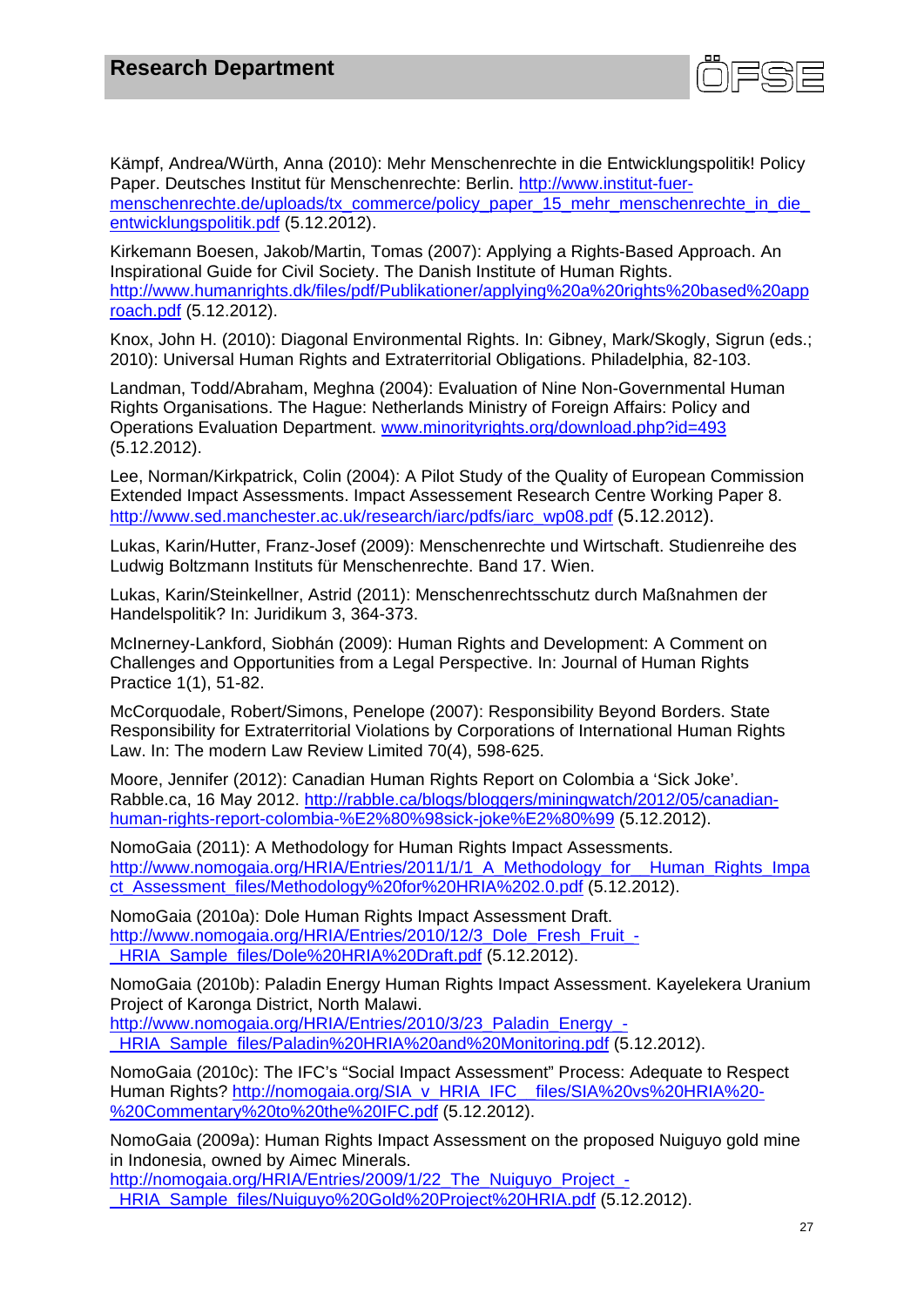

NomoGaia (2009b): Green Resources Human Rights Impact Assessment. Proposed CHP plant and Transition into Harvesting at Uchindile Forest.

http://nomogaia.org/HRIA/Entries/2009/10/29 Green\_Resources\_-

HRIA Sample files/Green%20Resources%20HRIA%20and%20Monitoring.pdf (5.12.2012).

NORAD, Norwegian Agency for Development Cooperation (2001): Handbook in Human Rights Assessment. State Obligations, Awareness & Empowerment. http://www.norad.no/en/tools-and-publications/publications/publication?key=109343 (5.12.2012).

OHCHR (2012): Thematic/Country Chart. Human Rights Council, 19<sup>th</sup> Session, 27 February-23 March.

http://www.ohchr.org/Documents/HRBodies/HRCouncil/RegularSession/Session19/Thematic CountryChart.pdf (5.12.2012).

OHCHR (2011): Draft Guiding Principles on Human Rights Impact Assessments of Trade and Investment Agreements.

http://www2.ohchr.org/english/issues/food/docs/20110701Draft\_Guiding\_Principles\_on\_HRIA.pdf (5.12.2012).

On Common Ground Consultants Inc. (2010): Human Rights Assessment of Goldcorp's Marlin Mine. http://www.hria-

guatemala.com/en/docs/Human%20Rights/OCG\_HRA\_Marlin\_Mine\_May\_17.pdf (5.12.2012).

Paasch, Armin (2011): Human Rights in EU Trade Policy – Between Ambition and Reality. An Ecofair Trade Dialogue Discussion Paper. http://www.ecofair-trade.org/sites/ecofairtrade.org/files/downloads/12/03/ecofair\_trade\_dialogue\_human\_rights\_in\_eu\_trade\_policy\_p aasch\_2011.pdf (5.12.2012).

Paasch, Armin (2008): World Agricultural Trade and Human Rights: Case Studies on Violations of the Right to Food of Small Farmers. Background Paper for the Conference Contronting the global food challenge: finding new approaches to trade and investment that support the right to food, held on 24-26 November 2008 in Geneva. http://www.fian.org/resources/documents/others/world-agricultural-trade-and-humanrights/pdf (5.12.2012).

Paasch, Armin et al. (2011): Right to Food Impact Assessment of the EU-India Trade Agreement. EcoFair Trade Dialogue Paper. http://www.ecofair-trade.org/sites/ecofairtrade.org/files/downloads/12/02/right\_to\_food\_-\_impact\_assessment\_of\_the\_euindia\_trade\_agreement\_web.pdf (5.12.2012).

PHM, People's Health Movement (2006): The Assessment of the Right to Health and Healthcare at the Country Level. A People's Health Movement Guide. http://www.phmovement.org/files/RTH\_assmt\_tool.pdf (5.12.2012).

Prove, Peter (2007): Becoming Acquainted? International Trade and Human Rights. In: CCIC (2007): Reconciling Trade & Human Rights. The New Development Agenda. Conference Report, May 28 and 29, 2007, 11-12.

Roling, Sandra/Koenen, Thomas (2010): Human Rights Impact Assessments. A Tool Towards Better Business Accountability. Report, CSR Europe. http://www.csreurope.org/data/files/csreurope\_hria\_paper\_reviewed2.0.pdf (5.12.2012).

Ruggie, John Gerard (2007): Business and Human Rights. The Evolving Agenda. In: The American Journal of International Law 101(4), 819-840.

Schuftan, Claudio (2010): Is There Such a Thing as a Fair and Human Rights-sensitive process of Globalization? In: Global Social Policy 10(2), 168-171.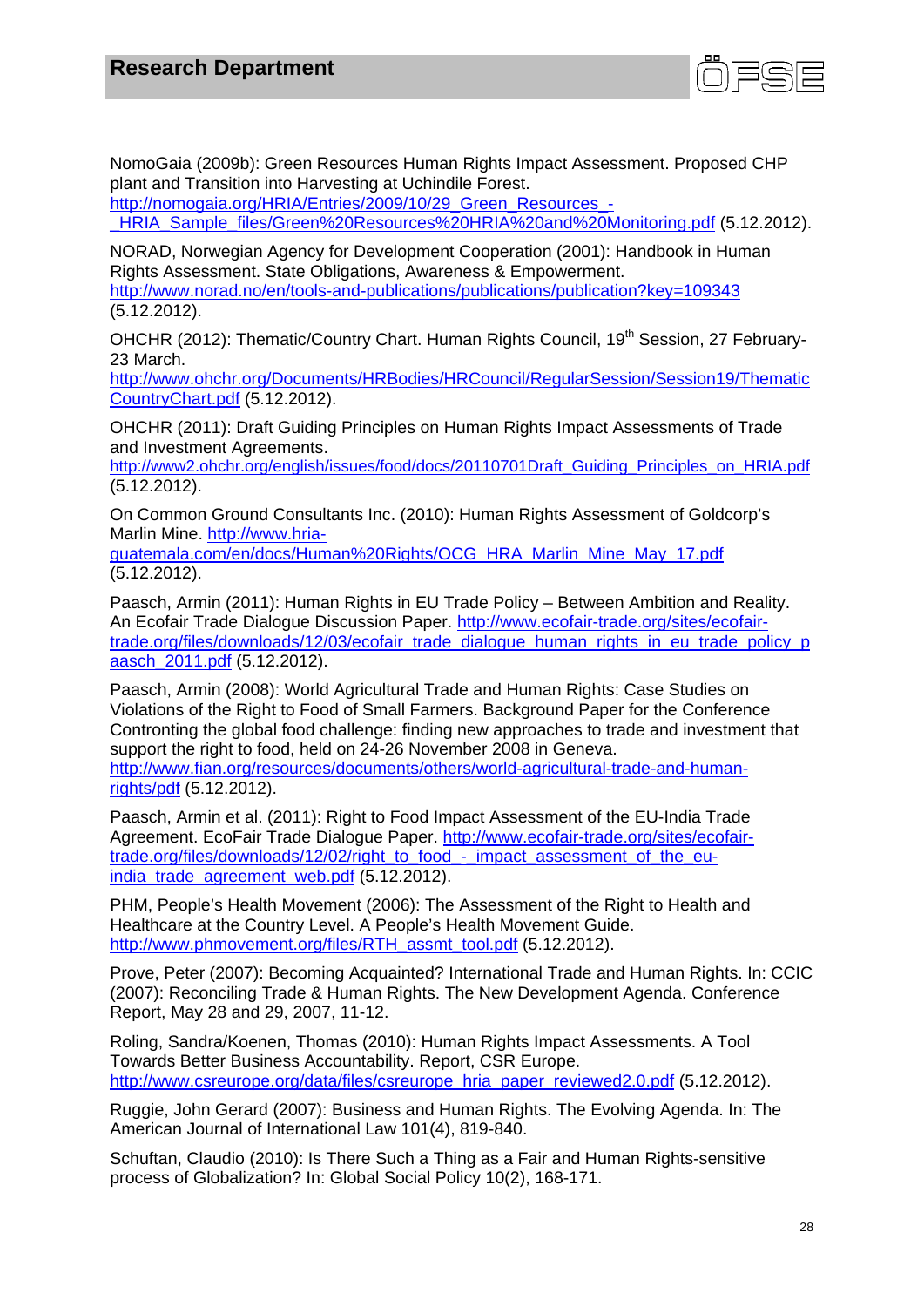

Seier, Frank (2011): IFC Performance Standards vs. Human Rights Due Diligence: Mind the Gap! http://www.right2respect.com/2011/11/ifc-performance-standards-vs-human-rights-duediligence-mind-the-gap/ (5.12.2012).

Seppala, Nina (2009): Business and the International Human Rights Regime: A Comparison of UN Initiatives. In: Journal of Business Ethics 87(2), 401-417.

Skogly, Sugrun (2006): Beyond National Border: State's Human Rights Obligations in International Cooperation. Antwerp.

Smith, Gare A./Freeman, Bennett (2002): Human Rights Assessment of the Proposed Tangguh LNG Project. Summary of Recommendations and Conclusions. http://www.bp.com/liveassets/bp\_internet/indonesia/STAGING/home\_assets/downloads/h/Ta ngguh\_HRIA.pdf (5.12.2012).

United Nations (2012): The Corporate Responsibility to Protect Human Rights. An Interpretative Guide. HR/Pub/12/02. http://www.ohchr.org/Documents/Publications/HR.PUB.12.2\_En.pdf (5.12.2012).

United Nations (2008): Report on Indicators for Promoting and Monitoring the Implementation of Human Rights. Seventh Inter-Committee Meeting of the Human Rights Treaty Bodies, Geneva HRI/MC/2008/3. http://www2.ohchr.org/english/bodies/icmmc/docs/HRI.MC.2008.3EN.pdf (5.12.2012).

United Nations (2006): Report on Indicators for Monitoring Compliance with International Human Rights Instruments. Eighteenth Meeting of Chair-Persons of the Human Rights Treaty Bodies and Fifth Inter-Committee Meeting of the Human Rights Treaty Bodies HRI/MC/2006/7. http://www2.ohchr.org/english/bodies/icm-mc/docs/HRI.MC.2008.3EN.pdf (5.12.2012).

United Nations (2005a): Economic, Social and Cultural Rights. Handbook for National Human Rights Institutions. Annex 5: The Maastricht Guidelines on Violations of Economic, Social and Cultural Rights. In: http://www.ohchr.org/Documents/Publications/training12en.pdf (5.12.2012).

United Nations (2005b): The Human Rights Based Approach to Development Cooperation. Towards a Common Understanding Among UN Agencies. http://www.undp.org/content/dam/aplaws/publication/en/publications/environmentenergy/www-ee-library/external-publications/un-the-human-rights-based-approach-to-

development-cooperation/UN\_Common\_Understanding\_on\_Human\_Rights-Based Approach to Development Cooperation and Programming.pdf (5.12.2012).

United Nations (2003): The Human Rights Based Approach to Development Cooperation. Towards a Common Understanding Among UN Agencies. Attachment 1. http://www.hreoc.gov.au/social\_justice/conference/engaging\_communities/un\_common\_und erstanding rba.pdf (5.12.2012).

United Nations, Commission on Human Rights (2001): The Impact of the Agreement on Trade-Related Aspects of Intellectual Property Rights on human rights Report of the High Commissioner. E/CN.4/Sub.2/2001/13.

http://www.unhchr.ch/Huridocda/Huridoca.nsf/e06a5300f90fa0238025668700518ca4/590516 104e92e87bc1256aa8004a8191/\$FILE/G0114345.pdf (5.12.2012).

United Nations, Committee on Economic, Social and Cultural Rights (2000): General Comment No. 14: The Right to the Highest Attainable Standard of Health, Twenty-second Session, E/C.12/2000/4. http://www.unhchr.ch/tbs/doc.nsf/(symbol)/E.C.12.2000.4.En (5.12.2012).